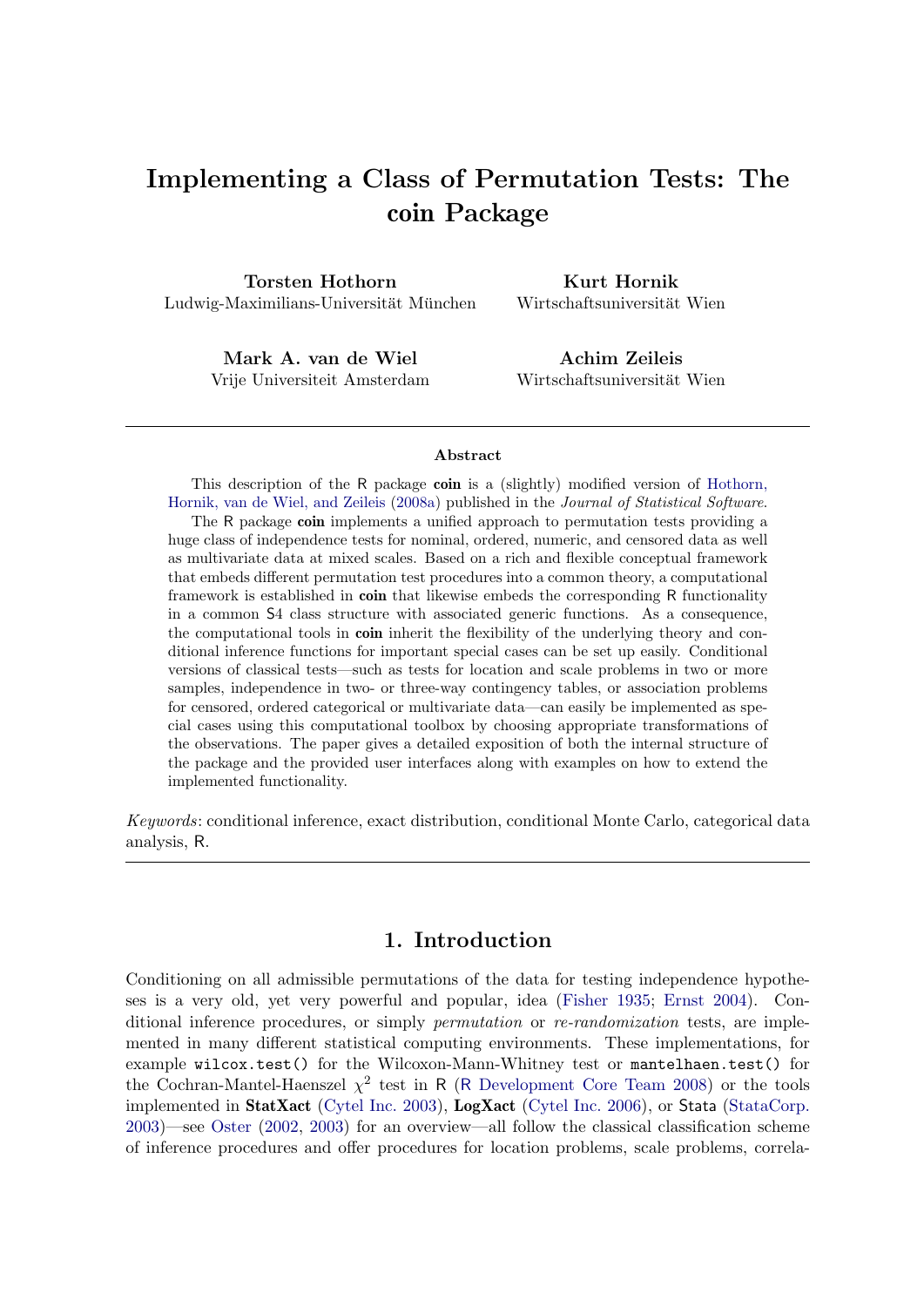| $group$   time |    |  |  |  |  |         |                                            |
|----------------|----|--|--|--|--|---------|--------------------------------------------|
|                |    |  |  |  |  | 300 300 |                                            |
| treatment   18 | 22 |  |  |  |  |         | 75 163 271 300 300 300 300 300 300 300 300 |

<span id="page-1-0"></span>Table 1: The rotarod data: length of time on rotating cylinder by group.

tion, or nominal and ordered categorical data. Thus, each test procedure is implemented separately, maybe with the exception of conditional versions of linear rank statistics (H $\acute{a}$ jek, Sidák, and Sen 1999) in NPAR1WAY as available in SAS (SAS [Institute Inc. 2003\)](#page-20-4).

Theoretical insights by [Strasser and Weber](#page-20-5) [\(1999\)](#page-20-5) open up the way to a unified treatment of a huge class of permutation tests. The **coin** package for conditional inference is the computational counterpart to this theoretical framework, implemented in the R system for statistical computing (R [Development Core Team 2008\)](#page-20-0). [Hothorn, Hornik, van de Wiel, and Zeileis](#page-19-6) [\(2006\)](#page-19-6) introduce the package and illustrate the transition from theory to practice. Here, we focus on the design principles upon which the **coin** implementation is based as well as on the more technical issues that need to be addressed in the implementation of such conceptual tools. Within package coin, formal S4 classes describe the data model and the conditional test procedures, consisting of multivariate linear statistics, univariate test statistics and a reference distribution. Thus, one can work with objects representing the theoretical entities nearly in the same way as one would work with mathematical symbols. Generic functions for obtaining statistics, conditional expectation and covariance matrices as well as  $p$ -value, distribution, density and quantile functions for the reference distribution help to extract information from these objects. The infrastructure is conveniently interfaced in the function independence\_test(), thus providing the computational counterpart of the theoretical framework of [Strasser and Weber](#page-20-5) [\(1999\)](#page-20-5).

Here, we start out with an illustrative application of independence\_test() to a small 2 sample problem (see Table [1\)](#page-1-0) and then continue to introduce the underlying computational building blocks using the same data set. The data was used previously by [Bergmann, Lud](#page-19-7)[brook, and Spooren](#page-19-7) [\(2000\)](#page-19-7) as a challenging example in a comparison of test statistics and p-values of the Wilcoxon-Mann-Whitney rank sum test as reported by eleven statistical packages. More specifically,  $n = 24$  rats received a fixed oral dose of a centrally acting muscle relaxant as active treatment or a saline solvent as control. The animals were placed on a rotating cylinder and the length of time each rat remained on the cylinder was measured, up to a maximum of 300 seconds. The rats were randomly assigned to the control and treatment groups, thus a re-randomization test as implemented in independence\_test() is the appropriate way to investigate if the response is independent of the group assignment. The data are particularly challenging because of the many ties in the (right-censored) response (19 observations take the maximal value 300) and the quasi-complete separation (smaller values of time are only observed in the treatment group). Conceptually, this makes computation of the two-sided exact *p*-value for any 2-sample contrast very simple:  $p = 2 \cdot {19 \choose 12} / {24 \choose 12} = 0.03727$ . However, in software, this often makes computations of the exact p-value more difficult because several simple algorithms fail.

Utilizing coin, the hypothesis of independence of length of time and group assignment can be specified by a formula which, together with a data frame rotarod, serve as arguments to independence\_test: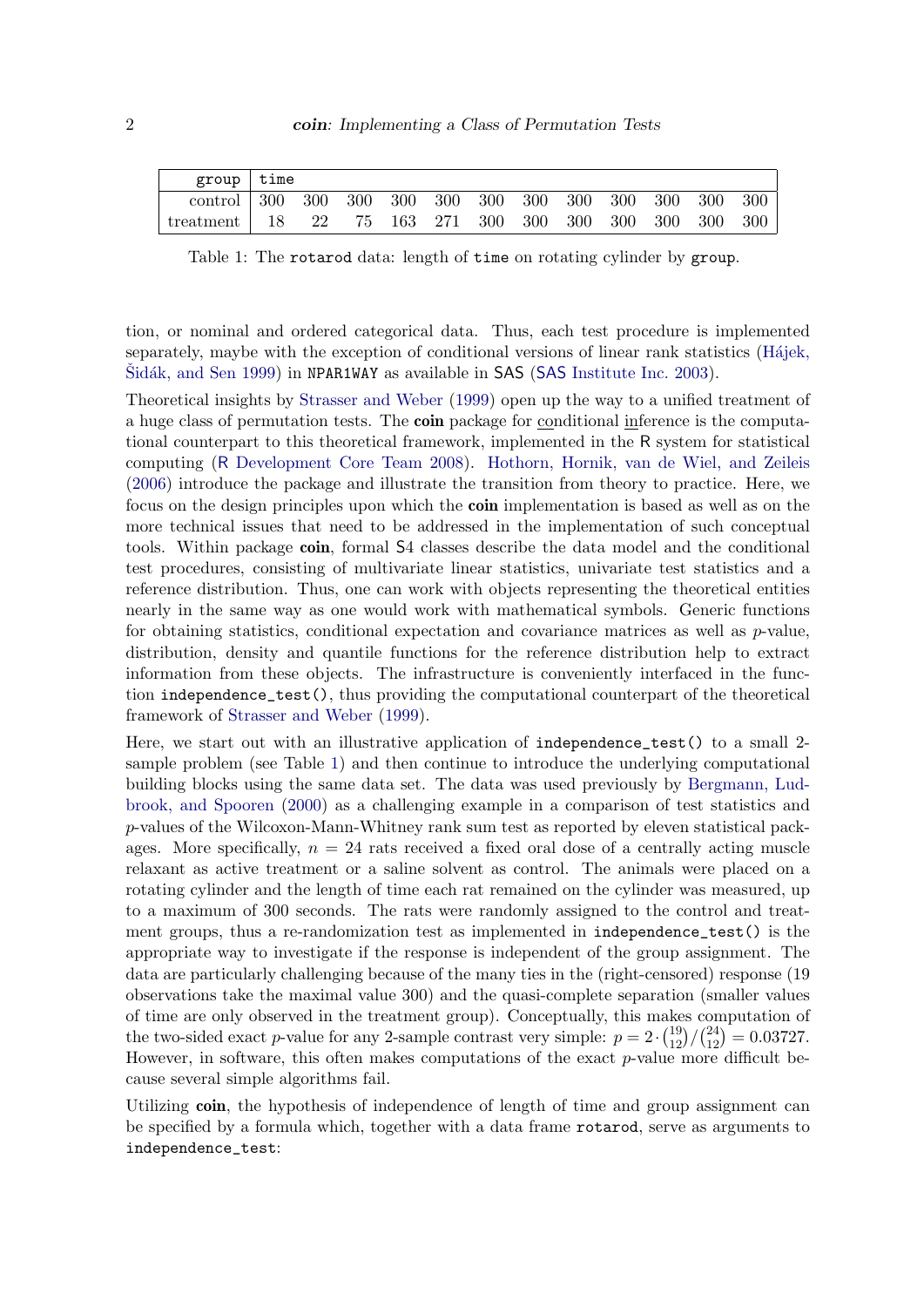```
R> library("coin")
R> data("rotarod", package = "coin")
R> independence_test(time ~ group, data = rotarod,
     + ytrafo = rank_trafo, distribution = exact())
```
Exact General Independence Test

```
data: time by group (control, treatment)
Z = 2.4389, p-value = 0.03727
alternative hypothesis: two.sided
```
Here, the conditional Wilcoxon-Mann-Whitney test was performed via a rank transformation of the response, employing the exact distribution for obtaining the p-value (yielding the correct result outlined above). Users of R can easily interpret this output since it is represented in the same format as classical tests in the basic stats package. Based on the p-value derived from the exact conditional distribution of the test statistic Z, the independence of group assignment and time on the cylinder can be rejected.

Although the above piece of code looks embarrassingly simple, the underlying computations are much more sophisticated than visible at first sight: The data are pre-processed along with their transformations, deviations from independence are captured by a (possibly multivariate) linear statistic, standardized by conditional expectation and variance, and aggregated to a final test statistic. Subsequently, the requested reference distribution is computed, from which a p-value is derived, and everything is wrapped into an object that can be conveniently printed or queried for more detailed information. After briefly reviewing the underlying theory from [Strasser and Weber](#page-20-5) [\(1999\)](#page-20-5) in Section [2,](#page-2-0) we introduce formal S4 classes and methods capturing all the outlined steps in Section [3.](#page-3-0) Section [4](#page-10-0) provides further information about high-level user interfaces and extensibility, and Section [5](#page-14-0) further illustrates how to employ the software in practice using a categorical data example. Section [6](#page-17-0) concludes the paper with a short discussion, some more details about the underlying theory can be found in an appendix.

#### 2. Permutation tests in a nutshell

<span id="page-2-0"></span>In the following we give a brief overview of the general theory for permutation tests as developed by [Strasser and Weber](#page-20-5) [\(1999\)](#page-20-5) and implemented by [Hothorn](#page-19-6) *et al.* [\(2006\)](#page-19-6).

The task is to test the independence of two variables Y and X from sample spaces  $\mathcal Y$  and  $\mathcal X$  which may be measured at arbitrary scales and may be multivariate as well. In addition,  $b \in \{1, \ldots, k\}$ , a factor measured at k levels, indicates a certain block structure of the observations: for example study centers in a multi-center randomized clinical trial where only a re-randomization of observations within blocks is admissible. We are interested in testing the null hypothesis

$$
H_0: D(\mathbf{Y}|\mathbf{X},b) = D(\mathbf{Y}|b)
$$

of conditional independence of Y and X within blocks b against arbitrary alternatives, for example shift or scale alternatives, linear trends, association in contingency tables etc. [Strasser](#page-20-5) [and Weber](#page-20-5) [\(1999\)](#page-20-5) suggest deriving scalar test statistics for testing  $H_0$  from multivariate linear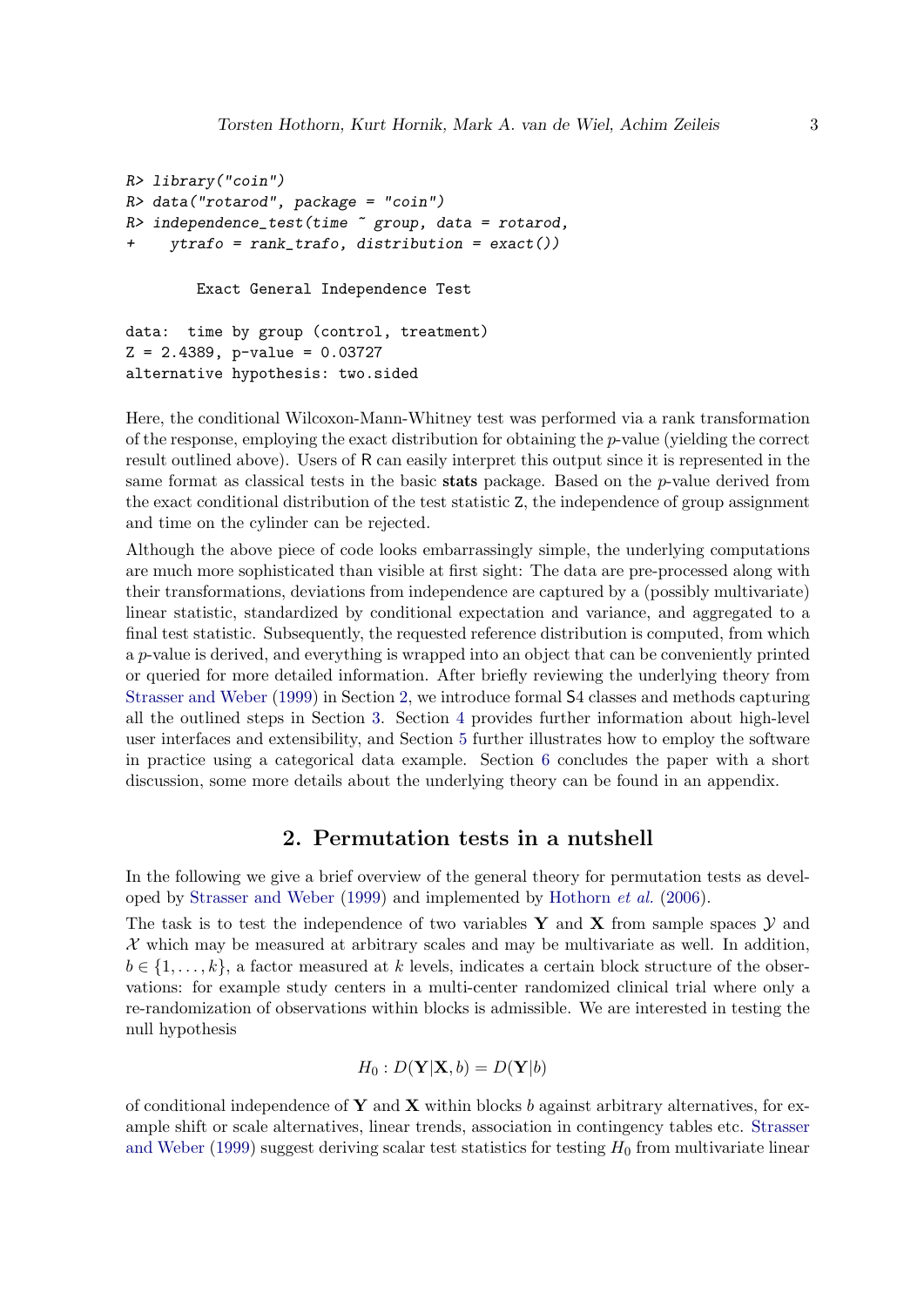statistics of the form

<span id="page-3-1"></span>
$$
\mathbf{T} = \sum_{j=1}^{k} \mathbf{T}_j \in \mathbb{R}^{pq}
$$
 (1)

where the linear statistic for each block is given by

$$
\mathbf{T}_j = \text{vec}\left(\sum_{i=1}^n I(b_i = j) w_i g(\mathbf{X}_i) h(\mathbf{Y}_i)^\top\right) \in \mathbb{R}^{pq}.
$$

The function  $I(\cdot)$  is the indicator function and vec denotes the vec operator (which stacks the columns of a matrix). Here,  $g: \mathcal{X} \to \mathbb{R}^{p \times 1}$  is a transformation of the **X** measurements and  $h: \mathcal{Y} \to \mathbb{R}^{q \times 1}$  is a transformation of the Y values. The function  $h(\mathbf{Y}_i) = h(\mathbf{Y}_i, (\mathbf{Y}_1, \dots, \mathbf{Y}_n))$ is also called *influence function* and may depend on the full vector of responses  $(Y_1, \ldots, Y_n)$ , however only in a permutation symmetric way, i.e., the value of the function must not depend on the order in which  $Y_1, \ldots, Y_n$  appear. The case weights  $w_i$  are assumed to be integervalued, indicating that  $w_i$  observations with realizations  $Y_i$ ,  $X_i$  and  $b_i$  are available, with default  $w_i \equiv 1$ .

The distribution of  $T$  depends on the joint distribution of  $Y$  and  $X$ , which is unknown under almost all practical circumstances. At least under the null hypothesis one can dispose of this dependency by fixing  $X_1, \ldots, X_n$  and conditioning on all possible permutations of the responses  $Y_1, \ldots, Y_n$  within block  $j, j = 1, \ldots, k$ . The conditional expectation  $\mu \in \mathbb{R}^{pq}$  and covariance  $\Sigma \in \mathbb{R}^{pq \times pq}$  of **T** under  $H_0$  given all permutations  $\sigma \in S$  of the responses are derived by [Strasser and Weber](#page-20-5) [\(1999\)](#page-20-5) and are given in Appendix [A.](#page-21-0) Having the conditional expectation and covariance at hand we are able to standardize an observed linear statistic  $\mathbf{t} \in \mathbb{R}^{pq}$  (of the form given in Equation [1\)](#page-3-1) and aggregate it to some univariate test statistic  $c = c(\mathbf{t}, \mu, \Sigma)$ . Various choices for  $c(\mathbf{t}, \mu, \Sigma)$  are conceivable, e.g., a quadratic form or a maximum type statistic (see Section [3\)](#page-3-0). In the latter case, a natural first step is to standardize each of the  $pq$  statistics in **t** by its expectation and standard deviation:

<span id="page-3-2"></span>
$$
\mathbf{z} = \text{diag}(\Sigma)^{-1/2}(\mathbf{t} - \mu). \tag{2}
$$

In the following, we describe a class structure for representing these theoretical objects along with possible choices of test statistics c and computations or approximations of the associated reference distributions.

## 3. A class structure for permutation tests

<span id="page-3-0"></span>In this section, the theory of permutation tests, as briefly outlined in the previous section, is captured in a set of S4 classes and methods: In Section [3.1,](#page-4-0) we suggest objects representing the data and the independence problem, for which a test statistic is computed subsequently. Objects for the associated reference distribution are constructed in Section [3.2.](#page-7-0) Finally, in Section [3.3,](#page-9-0) everything is combined in a single object for the whole testing procedure.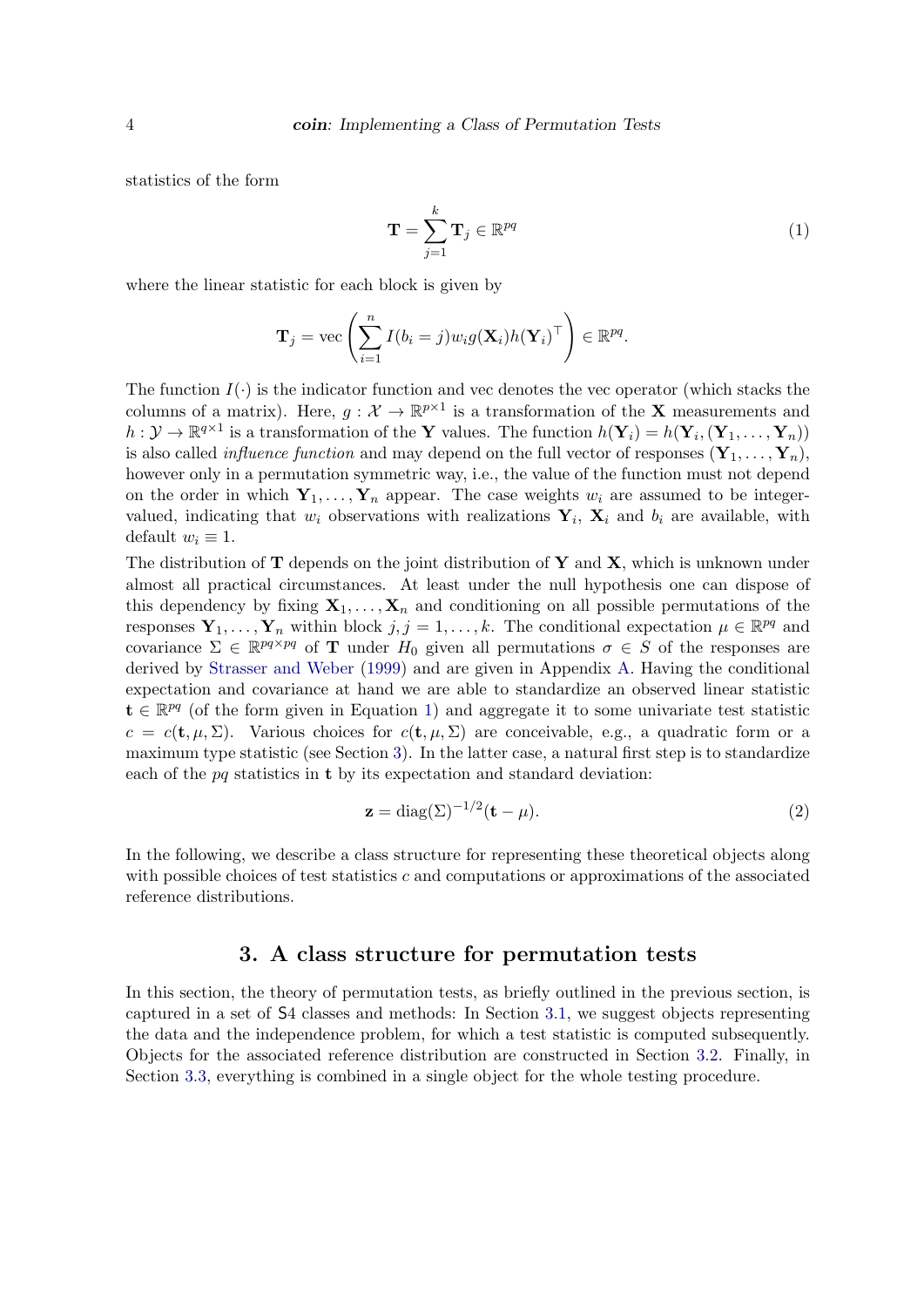## <span id="page-4-0"></span>3.1. Data, independence problems and test statistics

#### Data structure

We are provided with *n* observations  $(Y_i, X_i, b_i, w_i), i = 1, ..., n$ . In addition to variables **X**,  $\mathbf{Y}$ , and b, it is convenient (for example to efficiently represent large contingency tables) to include case weights  $w_i$ , defaulting to  $w_i \equiv 1$ . This data structure is represented by class 'IndependenceProblem':

|  | Class 'IndependenceProblem' |
|--|-----------------------------|
|--|-----------------------------|

| Slot    | Class        |
|---------|--------------|
| x       | 'data.frame' |
| v       | 'data.frame' |
| block   | 'factor'     |
| weights | 'numeric'    |

Note that objects of this class implicitly define the null distribution  $H_0$  and all admissible permutations of observations within blocks.

For our illustrating rotating rats example, we specify the hypothesis of independence of variables time and group by initializing a new independence problem with the corresponding observations:

*R> ip <- new("IndependenceProblem",*  $y = \text{rotarod}['time"]$ ,  $x = \text{rotarod}['group"]$ 

#### Independence problems and linear statistics

The transformation functions g and h as well as the transformed observations  $g(\mathbf{X}_i)$  and  $h(\mathbf{Y}_i), i = 1, \ldots, n$ , are added to the data structure by extending class 'IndependenceProblem':

| Class IndependencelestProblem<br>Contains 'IndependenceProblem' |                   |  |
|-----------------------------------------------------------------|-------------------|--|
| Slot                                                            | Class             |  |
|                                                                 | xtrans 'matrix'   |  |
|                                                                 | ytrans 'matrix'   |  |
|                                                                 | xtrafo 'function' |  |
|                                                                 | ytrafo 'function' |  |

Class 'IndependenceTestProblem'

The ytrafo and xtrafo slots correspond to the transformations  $h$  and  $g$ , respectively. The ith row of the  $n \times q$  matrix ytrans corresponds to  $h(\mathbf{Y}_i)$ . Similarly, the rows of xtrans  $(n \times p)$ correspond to  $g(\mathbf{X}_i)$ . Note that, in addition to the data, hypothesis and permutation scheme, the test statistic T is defined by objects of class 'IndependenceTestProblem' as well.

In the simplest case of both **X** and **Y** being univariate factors at p and q levels, q and h are the corresponding dummy codings and the linear statistic **T** is the (vectorized)  $p \times q$ contingency table of  $X$  and  $Y$ . In the rats example, the default dummy coding for factor group is employed and a rank transformation (via rank\_trafo()) is applied to time.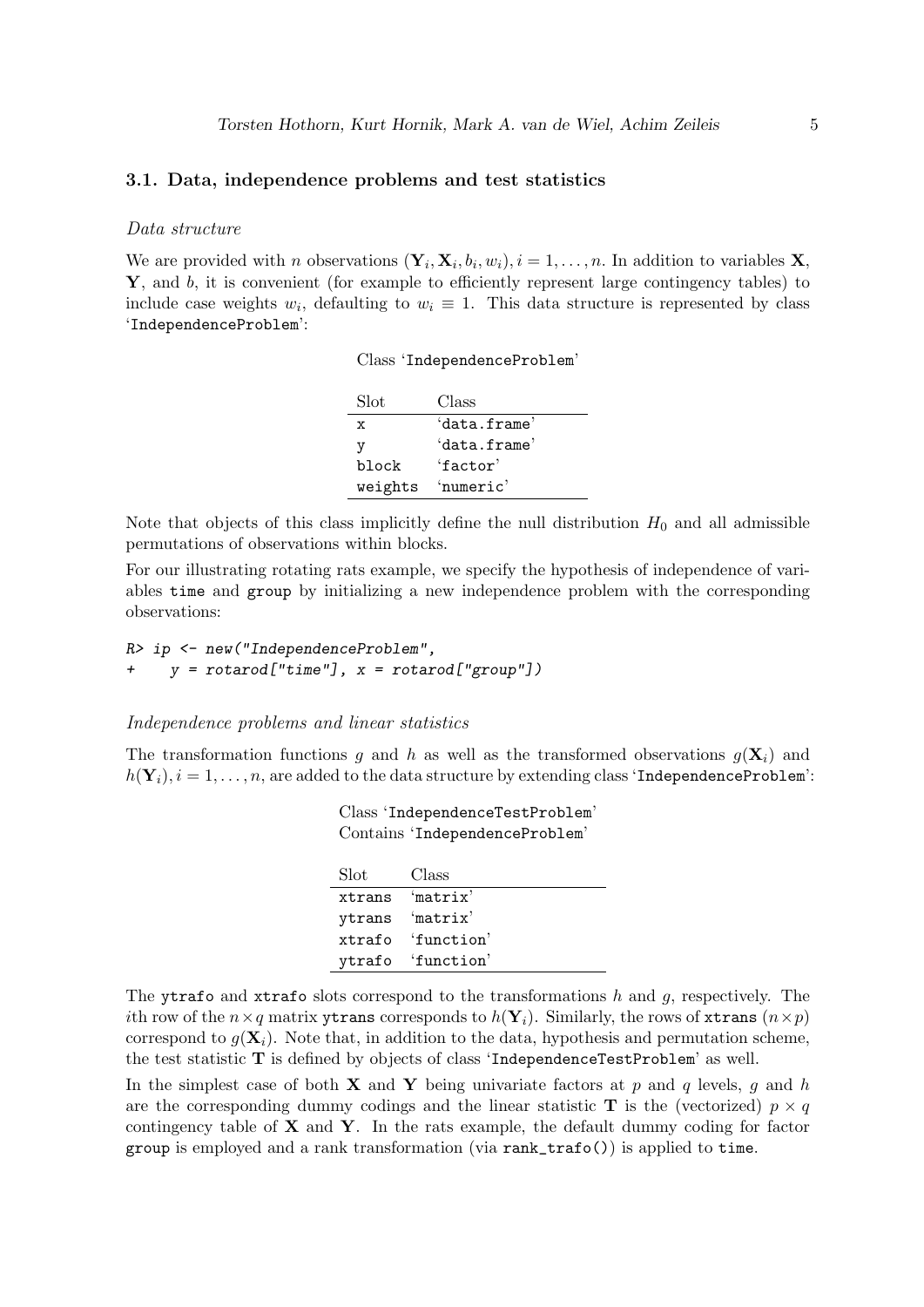*R> itp <- new("IndependenceTestProblem", ip, ytrafo = rank\_trafo)*

The linear statistic T, its conditional expectation  $\mu$  and covariance  $\Sigma$  are stored in objects of class 'IndependenceLinearStatistic':

> Class 'IndependenceLinearStatistic' Contains 'IndependenceTestProblem'

| Slot.           | Class      |
|-----------------|------------|
| linearstatistic | 'numeric'  |
| expectation     | 'numeric'  |
| covariance      | 'VarCovar' |

Class 'VarCovar' represents either a complete covariance matrix or its diagonal elements only. By default, only the conditional variances are stored, the whole covariance matrix can be computed as needed (see below). In the rotating rats example, such an object is easily created via

```
R> ils <- new("IndependenceLinearStatistic", itp)
```
Using methods for suitable generic functions (see Table [2\)](#page-6-0), the linear statistic for the rotating rats can be extracted via

```
R> statistic(ils, type = "linear")
```
control 180

This is simply the sum of the average ranks in the control group, i.e.,  $180 = 12 \cdot 15$  because all 12 observations have the maximal average rank 15. Additionally, the associated conditional mean and variance under  $H_0$  can be computed via:

```
R> expectation(ils)
control
    150
R> variance(ils)
control
151.3043
```
based upon which we can now set up a test statistic.

#### Test statistics

The specification of the inference procedure is completed by the definition of a univariate test statistic c which is represented by a *virtual* class 'IndependenceTestStatistic':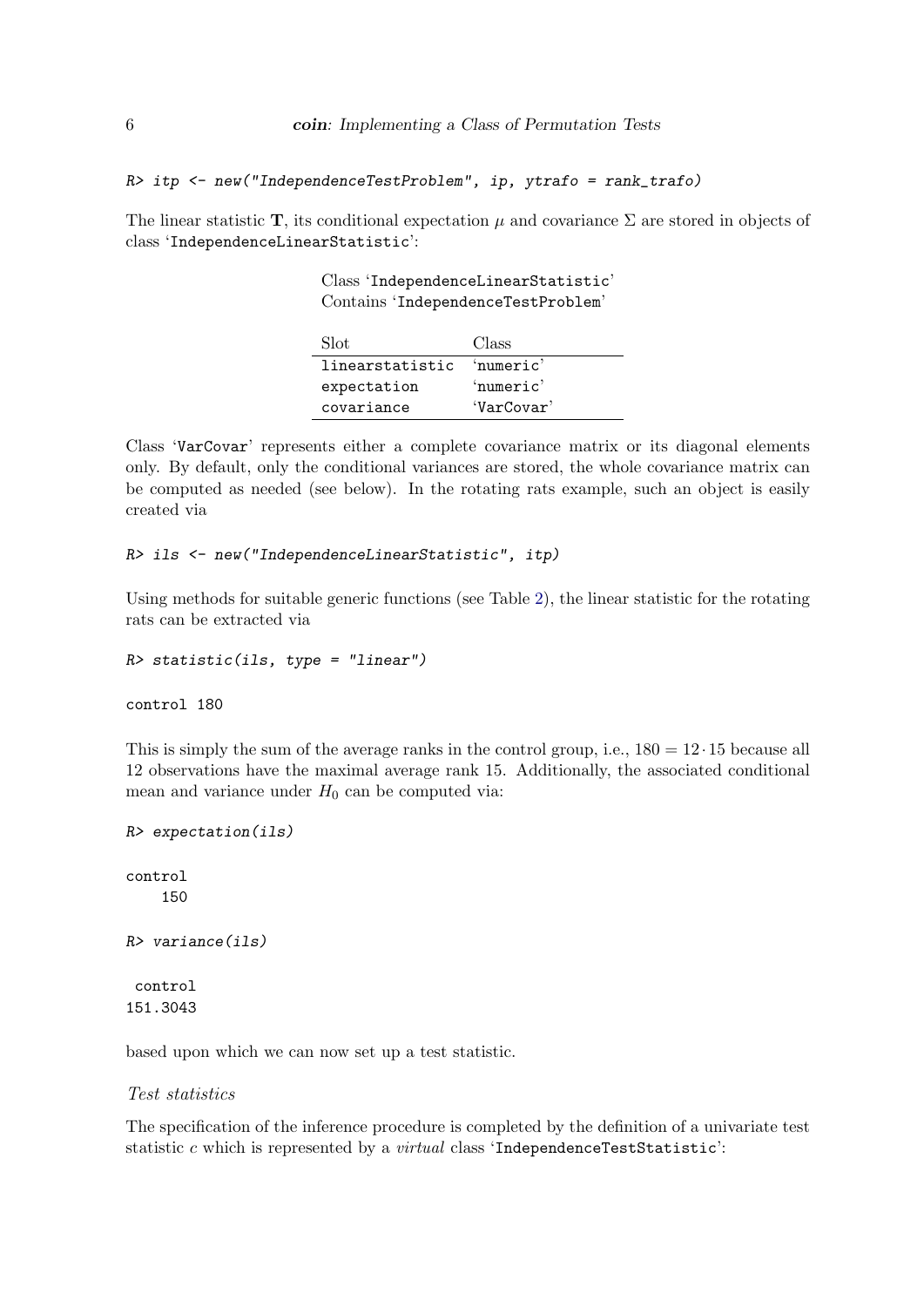| Function                | Description                                                  |
|-------------------------|--------------------------------------------------------------|
| statistic(object, type) | Extraction of the linear statistic $t$ (type = "linear"),    |
|                         | the standardized statistic $z$ (type = "standardized")       |
|                         | or the final test statistic $c$ (type = "test", only for ob- |
|                         | jects inheriting from 'IndependenceTestStatistic').          |
| expectation(object)     | Extraction of the conditional expectation $\mu$ .            |
| covariance(object)      | Extraction of the complete conditional covariance ma-        |
|                         | trix $\Sigma$ .                                              |
| variance(object)        | Extraction of the diagonal elements of the conditional       |
|                         | covariance matrix diag( $\Sigma$ ).                          |

<span id="page-6-0"></span>Table 2: List of generic functions with methods for classes inheriting from 'IndependenceLinearStatistic'.

> Class 'IndependenceTestStatistic' Contains 'IndependenceLinearStatistic'

| -Slot                                 | Class     |
|---------------------------------------|-----------|
| teststatistic                         | 'numeric' |
| standardizedlinearstatistic 'numeric' |           |

The slot standardizedlinearstatistic contains z, the (possibly multivariate) linear statistic standardized by its conditional expectation and variance (Equation [2\)](#page-3-2). Slot teststatistic is for storing univariate test statistics c. Methods for all generics listed in Table [2](#page-6-0) are also available for objects of this class.

coin implements three 'IndependenceTestStatistic' subclasses with associated univariate test statistics: scalar test statistics  $c_{\text{scalar}}$ , maximum-type statistics  $c_{\text{max}}$  and quadratic forms  $c_{\text{quad}}$ . In case of univariate linear statistics **t**, i.e., for  $pq = 1$ , a natural test statistic c is simply the standardized linear statistic

$$
c_{\text{scalar}}(\mathbf{t}, \mu, \Sigma) = \frac{\mathbf{t} - \mu}{\sqrt{\Sigma}} = \mathbf{z}.
$$

A special class is available for this

Class 'ScalarIndependenceTestStatistic' Contains 'IndependenceTestStatistic'

| -Slot                   | Class     |
|-------------------------|-----------|
| alternative 'character' |           |
| paired                  | 'logical' |

that also defines a character vector specifying the alternative to test against ("two.sided", "greater" and "less"). Thus, the construction of a scalar test statistic corresponds to the construction of a suitable object via

```
R> sits <- new("ScalarIndependenceTestStatistic", ils,
+ alternative = "two.sided")
R> statistic(sits, type = "standardized")
```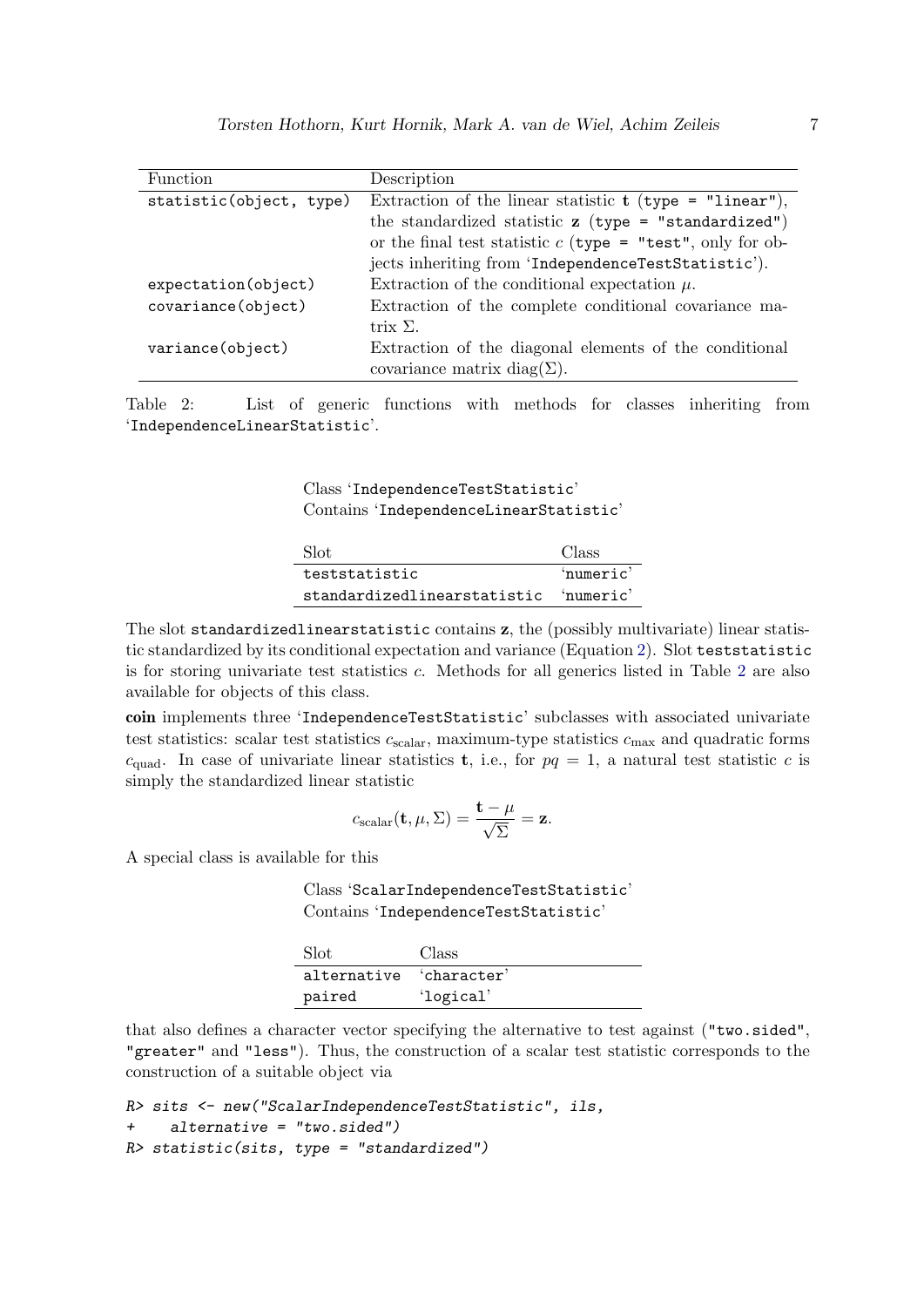control 2.438909

which yields the standardized Wilcoxon-Mann-Whitney statistic reported in the introductory example. In the multivariate case  $(pq > 1)$ , a natural extension is to employ a maximum-type statistic of the form

$$
c_{\max}(\mathbf{t}, \mu, \Sigma) = \begin{cases} \max |\mathbf{z}| & (\text{``two-sided''}), \\ \min (\mathbf{z}) & (\text{``less''}), \\ \max (\mathbf{z}) & (\text{``greater''}), \end{cases}
$$

where the definition reflects the associated alternative with name given in quotes. Again a special class 'MaxTypeIndependenceTestStatistic' is available for this:

Class 'MaxTypeIndependenceTestStatistic' Contains 'IndependenceTestStatistic'

| -Slot                   | Class |
|-------------------------|-------|
| alternative 'character' |       |

Alternatively, a quadratic form  $c_{\text{quad}}(\mathbf{t}, \mu, \Sigma) = (\mathbf{t} - \mu)^{\top} \Sigma^{+}(\mathbf{t} - \mu)$  can be used as test statistic. It is computationally more expensive because the Moore-Penrose inverse  $\Sigma^+$  of  $\Sigma$  is involved. Such statistics are represented by objects of class 'QuadTypeIndependenceTestStatistic' defining slots for  $\Sigma^+$  and its rank (degrees of freedom):

> Class 'QuadTypeIndependenceTestStatistic' Contains 'IndependenceTestStatistic'

| Slot           | Class     |
|----------------|-----------|
| covarianceplus | 'matrix'  |
| df             | 'numeric' |
| paired         | 'logical' |

A slot alternative is not needed because, by construction, quadratic forms cannot be applied to one-sided hypotheses.

#### <span id="page-7-0"></span>3.2. Representation of conditional null distributions

The conditional distribution (or an approximation thereof) and thus the  $p$ -value corresponding to the statistic  $c(\mathbf{t}, \mu, \Sigma)$  can be computed in several different ways. For some special forms of the linear statistic, the exact distribution of the test statistic is tractable. For 2- sample problems, the shift algorithm by Streitberg and Röhmel [\(1986,](#page-20-6) [1987\)](#page-20-7) and the split-up algorithm by [van de Wiel](#page-20-8) [\(2001\)](#page-20-8) are implemented as part of the package.

Conditional Monte Carlo procedures can always be used to approximate the exact distribution. In this case, within each block, a sufficiently large number of random samples from all admissible permutations of the observations is drawn. The test statistic is computed for the permuted  $\bf{Y}$  values and the distribution of these test statistics is an approximation to the conditional reference distribution. When  $p$ -values are computed, confidence intervals are available from the binomial distribution.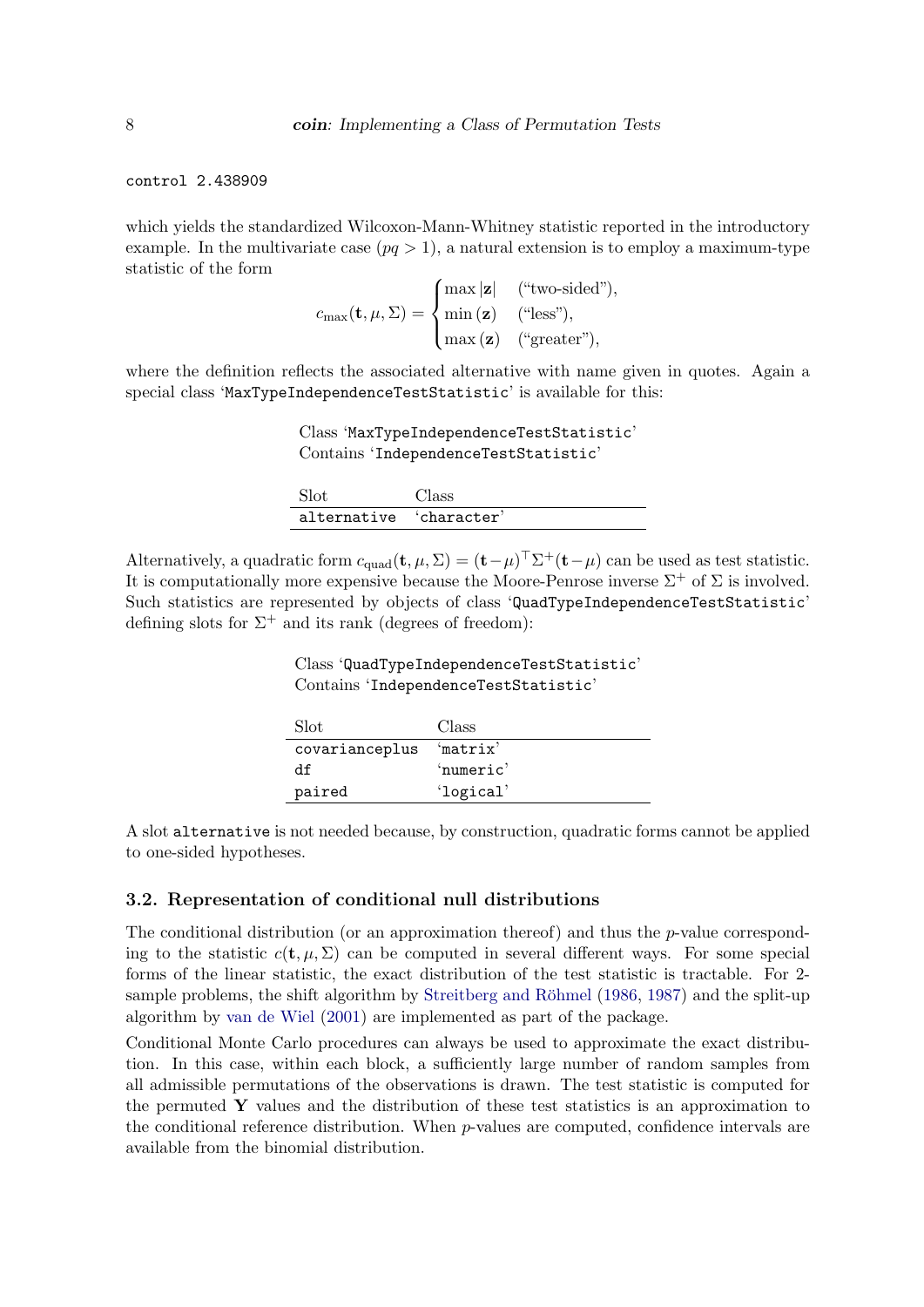[Strasser and Weber](#page-20-5) [\(1999,](#page-20-5) Theorem 2.3) showed that the conditional distribution of linear statistics T with conditional expectation  $\mu$  and covariance  $\Sigma$  tends to a multivariate normal distribution with parameters  $\mu$  and  $\Sigma$  as  $\sum_{i=1}^{n} I(b_i = j)w_i \to \infty$  for all  $j = 1, ..., k$ . Thus, the asymptotic conditional distribution of the standardized linear statistic z is normal and therefore, p-values for scalar or maximum-type univariate statistics can be computed directly in the univariate case ( $pq = 1$ ) or approximated by numerical algorithms [\(Genz 1992\)](#page-19-8) as implemented in package mvtnorm [\(Genz, Bretz, and Hothorn 2008\)](#page-19-9) in the multivariate setting. For quadratic forms  $c_{quad}$  which follow a  $\chi^2$  distribution with degrees of freedom given by the rank of  $\Sigma$  (see [Johnson and Kotz 1970,](#page-20-9) Chapter 29), asymptotic probabilities can be computed straightforwardly.

A null distribution is represented by either a distribution (and p-value) function only

| Class 'PValue' |               |
|----------------|---------------|
| Slot           | Class         |
| pvalue         | 'function'    |
| midpvalue      | $'$ function' |
| pvalueinterval | $'$ function' |
| р              | $'$ function' |
| name           | 'character'   |

or, where possible, is augmented by its density and quantile functions:

| Class 'NullDistribution'<br>Contains 'PValue' |               |  |
|-----------------------------------------------|---------------|--|
| Slot                                          | Class         |  |
| q                                             | $'$ function' |  |
| h                                             | 'function'    |  |
| support                                       | 'function'    |  |
| parameters                                    | $'$ list'     |  |

Currently, there are three classes extending 'NullDistribution': 'ExactNullDistribution', 'ApproxNullDistribution' (adding a slot seed containing the current state of the random number generator) and 'AsymptNullDistribution'. All of them can be queried for probabilities, quantiles, etc., using suitable methods (see Table [3](#page-9-1) for an overview). New methods for computing or approximating the conditional distribution can be integrated into the framework via suitable inheritance from 'PValue' (an example is given in Section [4\)](#page-10-0).

The support function returns the support of a discrete distribution.

Using these tools, the exact  $p$ -value for the independence test on the rotating rats along with the complete exact reference distribution (allowing for the computation of quantiles, for example) can be derived via

```
R> end <- ExactNullDistribution(sits)
R> pvalue(end, statistic(sits))
```
[1] 0.03726708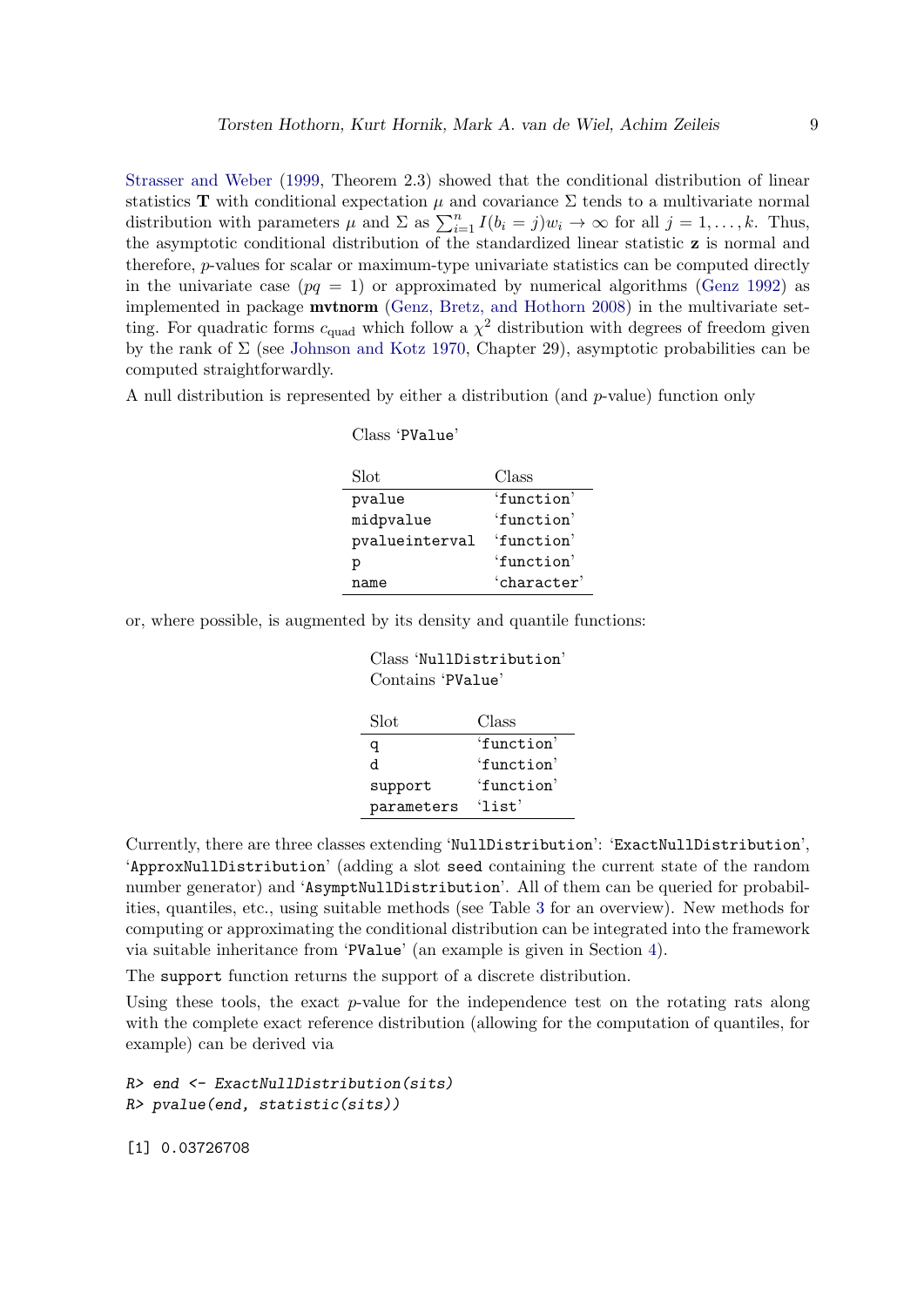| Class                    | Description                                                     |
|--------------------------|-----------------------------------------------------------------|
| 'ExactNullDistribution'  | Exact conditional null distribution (e.g., computed via         |
|                          | the shift algorithm).                                           |
| 'ApproxNullDistribution' | Approximation of the exact conditional distribution using       |
|                          | conditional Monte Carlo procedures.                             |
| 'AsymptNullDistribution' | Asymptotic conditional distribution (via multivariate           |
|                          | normal or $\chi^2$ distribution).                               |
| Method                   | Description                                                     |
| pvalue(object)           | Computation of the $p$ -value (plus a confidence interval       |
|                          | if Monte Carlo procedures have been used) based on an           |
|                          | observed test statistic $c$ and its conditional null distribu-  |
|                          | tion.                                                           |
| midpvalue(object)        | Computation of the mid-p-value (plus a confidence inter-        |
|                          | val if Monte Carlo procedures have been used) based on          |
|                          | an observed test statistic $c$ and its conditional null distri- |
|                          | bution.                                                         |
| pvalue_interval(object)  | Computation of the $p$ -value interval based on an observed     |
|                          | test statistic $c$ and its conditional null distribution.       |
| dperm(object, x)         | Evaluation of the probability density function at $x$ .         |
| pperm(object, q)         | Evaluation of the cumulative distribution function for          |
|                          | quantile $q$ .                                                  |
| qperm(object, p)         | Evaluation of the quantile function for probability $p$ .       |
| rperm(object, n)         | Generation of $n$ random numbers from the null distribu-        |
|                          | tion.                                                           |
| support(object)          | Extraction of the support of the null distribution.             |

<span id="page-9-1"></span>Table 3: Classes and methods for conditional null distributions.

*R> qperm(end, 0.95)*

[1] 1.544642

For maximum-type statistics  $c_{\text{max}}$ , single-step and step-down multiplicity adjusted p-values based on the limiting distribution and conditional Monte Carlo methods (see [Westfall and](#page-20-10) [Young 1993\)](#page-20-10) are available as well.

#### <span id="page-9-0"></span>3.3. Objects for conditional tests

A conditional test is represented by a test statistic of class 'IndependenceTestStatistic' and its conditional null distribution inheriting from class 'PValue'. In addition, a character string giving the name of the test procedure is defined in class 'IndependenceTest':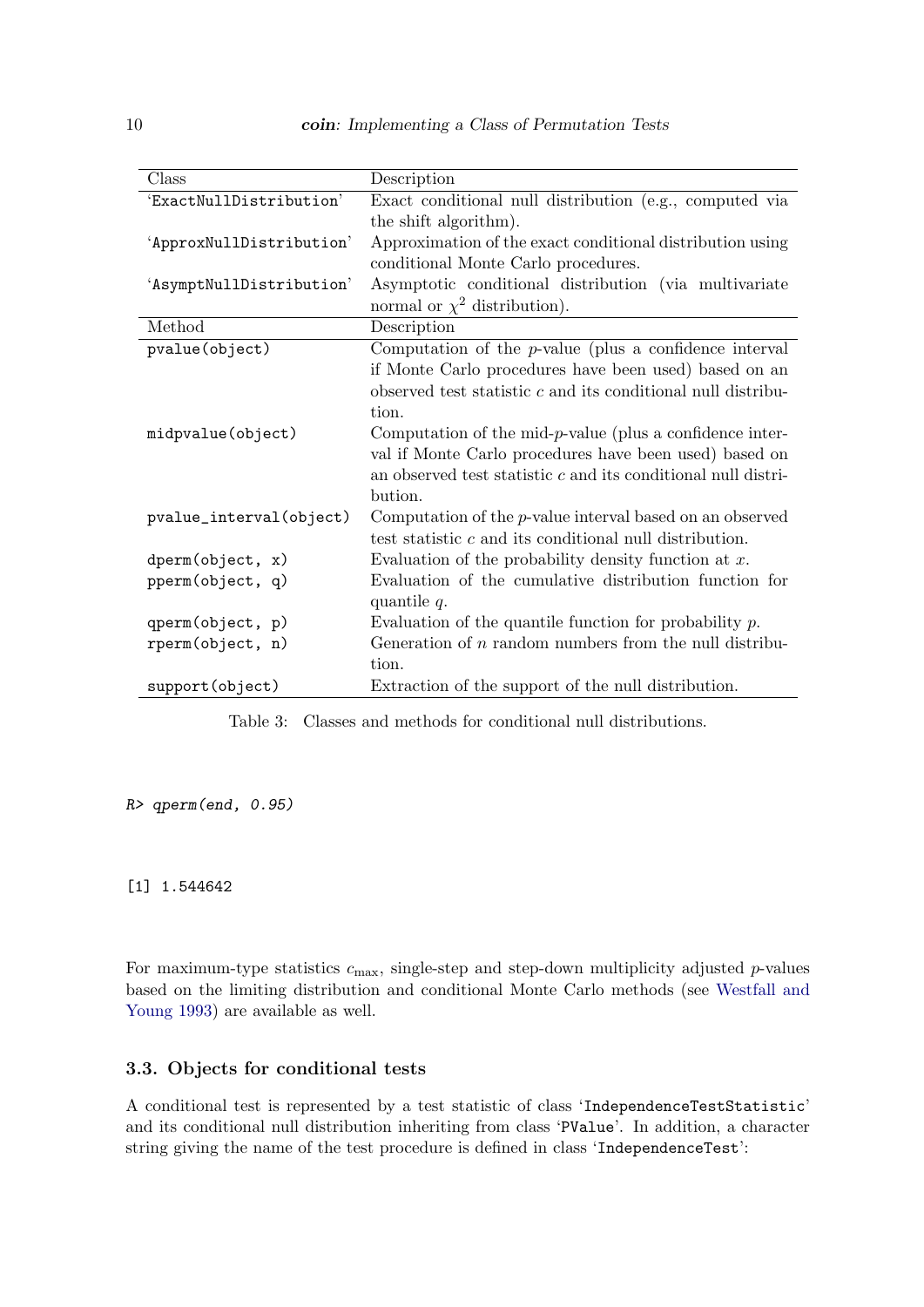| Slot         | Class                       |
|--------------|-----------------------------|
| distribution | 'Pya1ue'                    |
| statistic    | 'IndependenceTestStatistic' |
| estimates    | $'$ list'                   |
| method       | 'character'                 |
| call         | $\lambda$ call'             |

Class 'IndependenceTest'

Remember that objects of class 'IndependenceTestStatistic' represent the data, hypothesis, linear statistic and test statistic along with conditional expectation and covariance matrix. The estimates slot may contain parameter estimates where available, for example an estimate and corresponding confidence interval for a shift parameter derived from a conditional Wilcoxon-Mann-Whitney test.

A complete description of the conditional independence test for the rotating rats data is given by an object of class 'IndependenceTest' which is conveniently represented by the corresponding show() method:

```
R> new("IndependenceTest", statistic = sits, distribution = end)
```
Exact General Independence Test

```
data: time by group (control, treatment)
c = 2.4389, p-value = 0.03727
```
Of course, the methods previously defined in this section (see Tables [2](#page-6-0) and [3\)](#page-9-1) are defined for objects of class 'IndependenceTest' as well. Thus, all theoretical entities introduced in Section [2](#page-2-0) are now captured in a single object of class 'IndependenceTest' and all methods for extracting information from it are readily available.

# 4. Interfaces to permutation inference

<span id="page-10-0"></span>In Section [3,](#page-3-0) all the necessary computational building blocks are introduced for implementing the general class of permutation tests outlined in Section [2.](#page-2-0) However, one rarely needs to exploit the full flexibility of each component of the framework. More often, one wants to employ sensible defaults for most (if not all) steps in the analysis but preserving the possibility to extend a few steps based on user-supplied methods. For this purpose, **coin** provides the function independence\_test() as the main user interface for performing independence tests. Many of its arguments have flexible defaults or can be specified by a simple character string while still allowing to plug in much more complex user-defined objects, e.g., for data preparation, computation of the null distribution, or transformation functions.

## 4.1. A convenient user interface

Via the generic function independence\_test(), all steps described in Section [3](#page-3-0) can be carried out using a single command. The main workhorse behind it is the method for objects of class 'IndependenceProblem':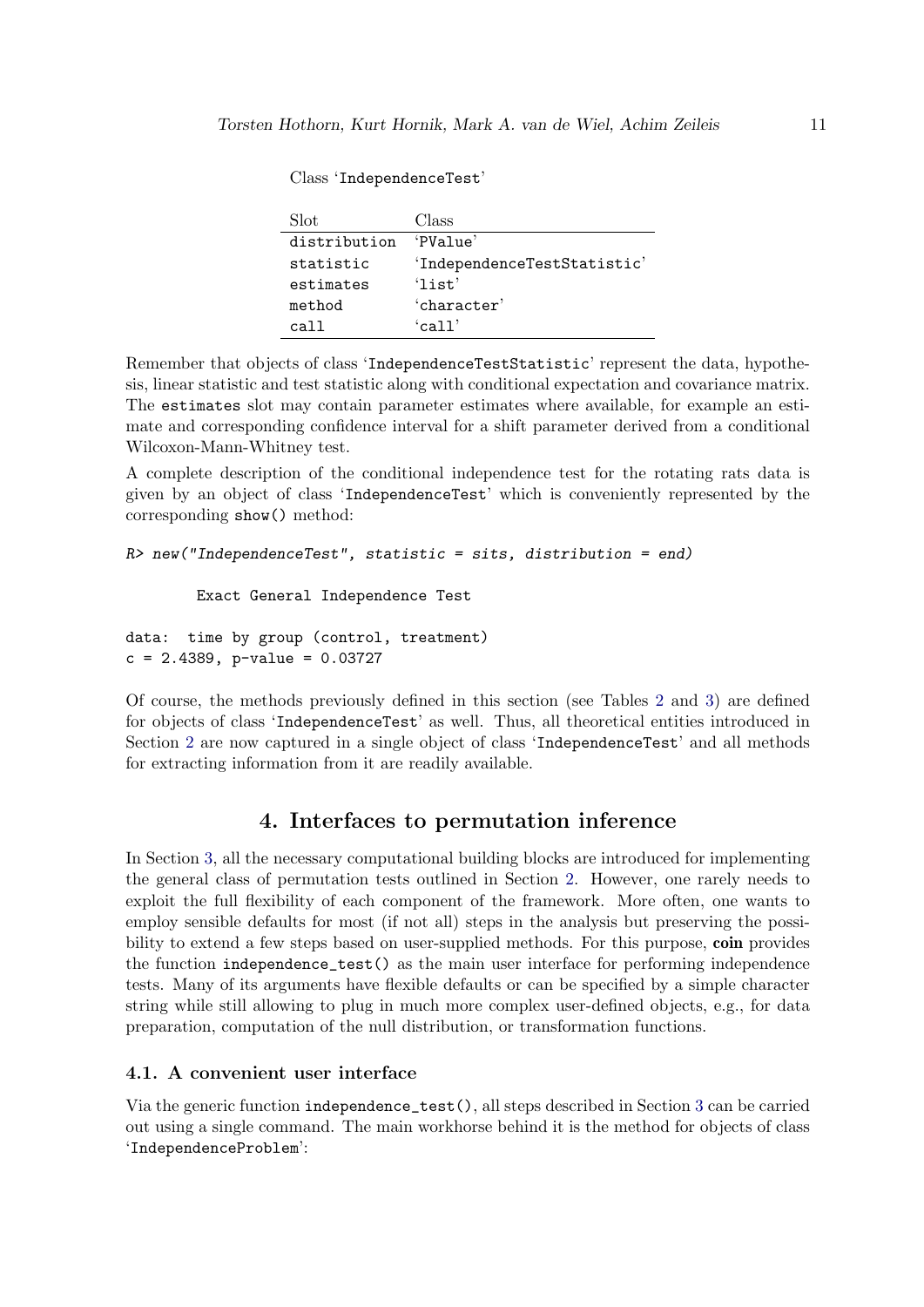```
independence_test(object,
  teststat = c("maximum", "quadratic", "scalar"),
  distribution = c("asymptotic", "approximate", "exact"),
  alternative = c("two.sided", "less", "greater"),
 xtrafo = trafo, ytrafo = trafo, scores = NULL,
  check = NULL, ...)
```
Thus, object describes the data and the null hypothesis. Arguments xtrafo and ytrafo refer to the transformations q and h: Both are by default set to function  $\text{trafo}()$  which chooses suitable transformations based on the scale of the considered variables (see below). The three types of univariate test statistics discussed above are hard-coded and can be specified by a simple string. Similarly, the reference distribution and the alternative hypothesis can be supplied as strings. In addition to these simple specifications, more flexible specifications for the data (object), the transformations (xtrafo, ytrafo), and the distribution are available, as discussed in the following. The scores argument takes a named list of numeric vectors to be used as scores for ordered factors. Validity checks for objects of class 'IndependenceProblem' specified to argument check can be used to test for certain aspects of the data, e.g., when one has to make sure that two independent samples are present.

## 4.2. Data specification

The standard way of specifying relationships between variables in R are formulas in combination with a data frame. Hence, a 'formula' method for independence\_test() is provided that interprets the left hand side variables of a formula as  $\bf{Y}$  variables (univariate or possibly multivariate), the right hand side as  $X$  variables (univariate or multivariate as well). An optional blocking factor can specified after a vertical bar, e.g.,

## *y1 + y2 ~ x1 + x2 | block*

This specifies an independence problem between two  $\bf{Y}$  variables and two  $\bf{X}$  variables (in case all variables are numeric the linear statistic is 4-dimensional with  $p = 2$  and  $q = 2$ ) for each level in block. As usual, data, weights and subset arguments can be specified as well. Based on all these arguments the 'IndependenceProblem' is built and simply passed on to the independence\_test() method described above.

For (simple) categorical data, there is yet another way of specifying the independence problem, namely via the 'table' method of independence\_test(). Its first argument is allowed to be a 2- or 3-dimensional table: The first two margins are interpreted as univariate categorical  $\bf{X}$ and  $\bf{Y}$  variables and the optional third margin is taken to be the blocking factor. Again, an 'IndependenceProblem' object is derived from this and passed on to the associated method.

## 4.3. Null distributions

In the simplest case, the distribution argument of the independence\_test() methods can be specified by a simple character string. However, this is not flexible enough in some situations and hence it is also possible to supply a function that can compute a 'PValue' object from an 'IndependenceTestStatistic' object.

For the most important special cases, suitable function *generators* are provided in coin. For example, the function approximate  $(B = 1000)$  returns a Monte Carlo function that draws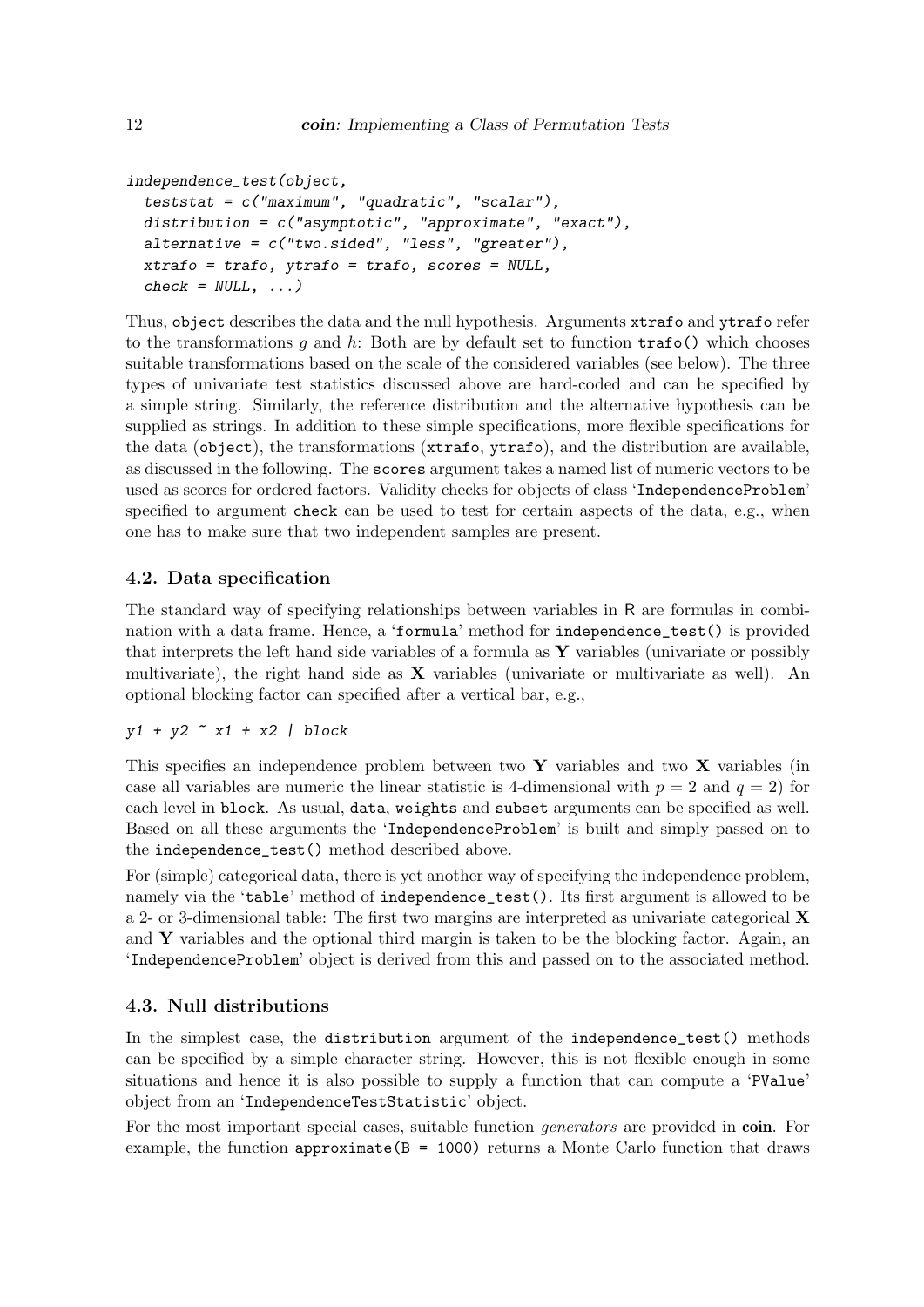B (default: 10000) random permutations. Similarly, exact() and approximate() return functions computing the exact or asymptotic null distributions, respectively. Again, computational details in the computation of the null distribution can be controlled via arguments of the function generators.

Additionally, it is also possible to set distribution to a user-supplied algorithm for computing the conditional null distribution. It just has to be provided in the form of a function taking an object inheriting from 'IndependenceTestStatistic' and returning an object inheriting from class 'PValue'.

As an example, consider the computation of the exact  $p$ -value for testing independence of two continuous random variables. The identity transformation is used for both  $q$  and  $h$ , thus a conditional version of the test for zero Pearson correlation is constructed. We use a tiny artificial example where enumeration and evaluation of all possible permutations is still feasible. The function sexact() extracts both variables, computes all permutations using the function permutations() from e1071 [\(Dimitriadou, Hornik, Leisch, Meyer, and Weingessel](#page-19-10) [2008\)](#page-19-10), computes the linear test statistic for each permutation, standardizes it by expectation and variance, and then sets up the distribution function.

```
R> set.seed(2908)
R> correxample <- data.frame(x = rnorm(7), y = rnorm(7))
R> sexact <- function(object) {
+ x <- object@xtrans
+ y <- object@ytrans
+ perms <- permutations(nrow(x))
+ pstats <- apply(perms, 1, function(p) sum(x[p,] * y))
+ pstats <- (pstats - expectation(object)) / sqrt(variance(object))
    + p <- function(q) 1 - mean(pstats > q)
+ new("PValue", p = p, pvalue = p)
+ }
```
Note that above implementation is kept simple for the purpose of illustration; it hard-codes the alternative (less) and assumes that the transformed variables are univariate.

This function can then be passed to independence\_test() for computing the distribution function and p-value:

```
R> independence_test(y ~ x, data = correxample, alternative = "less",
     + distribution = sexact)
```
General Independence Test

data: y by x  $Z = 1.4203$ , p-value = 0.9228 alternative hypothesis: less

#### 4.4. Transformations

By default, independence\_test() chooses the transformations q and h via the wrapper function  $\text{traf}_0()$ . This, in turn, chooses the actual transformation based on the scale of each variable (individually) in a data frame data: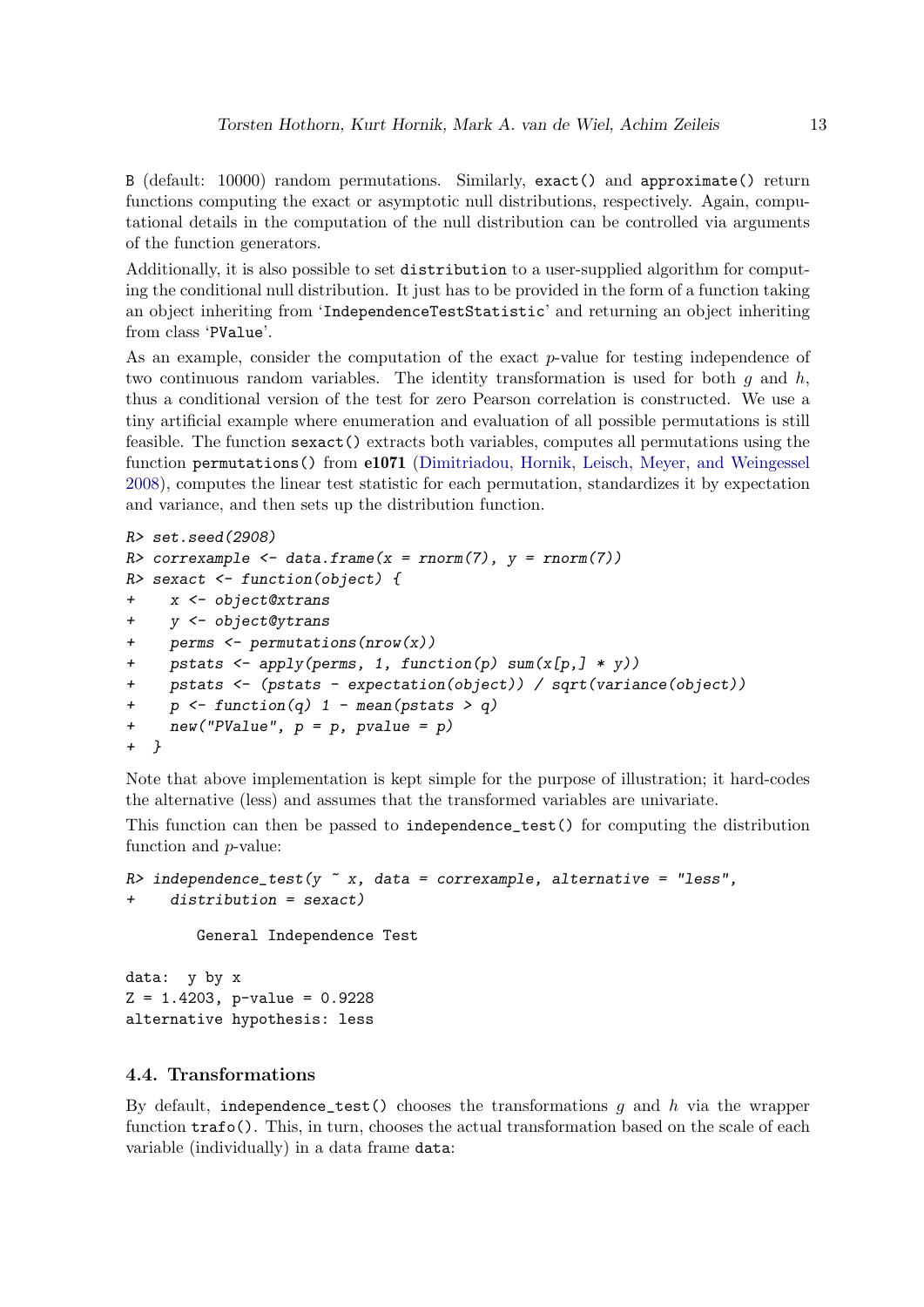```
trafo(data, numeric_trafo = id_trafo, factor_trafo = f_trafo,
 surv_trafo = logrank_trafo, var_trafo = NULL, block = NULL)
```
The identity transformation is used for numeric variables (id\_trafo()), factors are transformed to indicator variables  $(f\_trafo())$ , and censored variables are transformed to logrank scores (logrank\_trafo()). In  $f$ \_trafo() a set of k indicator functions is used for a factor with k levels, unless  $k = 2$  for which a univariate indicator function is employed. A named list containing different transformations to be applied to certain variables may be specified as var\_trafo argument. When a factor is given as block, all transformations are applied separately within each block. The function trafo() can also easily be re-used by supplying other (possibly user defined functions) as arguments to trafo().

Instead of using trafo(), a user-defined transformation can also be passed directly to xtrafo or ytrafo. As an example, consider using a Mood test against scale alternatives for the rotating rats data. This amounts to using the transformation  $h(Y_i) = (\text{rank}(Y_i) - (n+1)/2)^2$ for the response:

```
R> mood_score <- function(y) (rank_trafo(y) - (sum(!is.na(y)) + 1) / 2)^2
```
This can be used for constructing an exact test (based on the split-up algorithm) by hand:

```
R> ip <- new("IndependenceProblem",
+ y = rotarod["time"], x = rotarod["group"])
R> itp <- new("IndependenceTestProblem", ip,
     + ytrafo = mood_score)
R> ils <- new("IndependenceLinearStatistic", itp)
R> sits <- new("ScalarIndependenceTestStatistic", ils,
+ alternative = "two.sided")
R> new("ScalarIndependenceTest", statistic = sits,
     + distribution = ExactNullDistribution(sits, algorithm = "split-up"))
```
Exact General Independence Test

data: time by group (control, treatment)  $Z = -2.3208$ , p-value = 0.03727 alternative hypothesis: two.sided

Alternatively, and more easily, the same result can be obtained by plugging mood\_score() into independence\_test():

```
R> independence_test(time ~ group, data = rotarod, ytrafo = mood_score,
+ distribution = exact(algorithm = "split-up"))
       Exact General Independence Test
```

```
data: time by group (control, treatment)
Z = -2.3208, p-value = 0.03727
alternative hypothesis: two.sided
```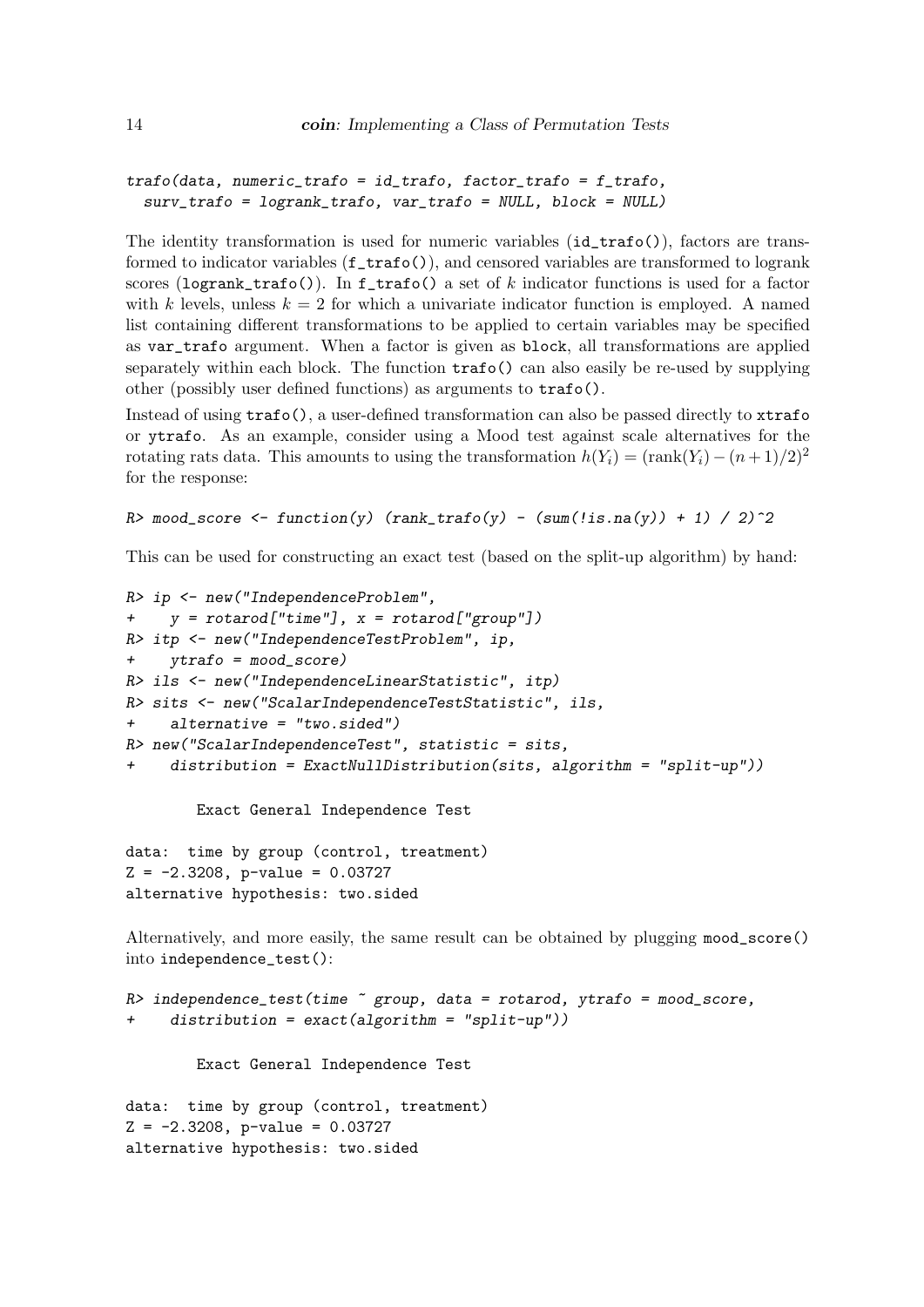| Test                          | xtrafo $g$           | ytrafo $h$        | teststat $c$ |  |  |
|-------------------------------|----------------------|-------------------|--------------|--|--|
| Independent samples           |                      |                   |              |  |  |
|                               |                      |                   |              |  |  |
| Wilcoxon-Mann-Whitney         | $f$ _trafo()         | $rank\_trafo()$   | "scalar"     |  |  |
| Normal quantiles              | $f$ _trafo()         | $normal\_trafo()$ | "scalar"     |  |  |
| Median                        | $f_{\text{trafo}}()$ | $median\_trafo()$ | "scalar"     |  |  |
| Ansari-Bradley                | $f_{\text{trafo}}()$ | $ansari\_trafo()$ | "scalar"     |  |  |
| Logrank                       | $f_{\text{trafo}}()$ | logrank_trafo()   | "quadratic"  |  |  |
| Kruskal-Wallis                | $f$ _trafo()         | $rank\_trafo()$   | "quadratic"  |  |  |
| Fligner                       | $f$ _trafo $()$      | fligner_trafo()   | "quadratic"  |  |  |
| Spearman                      | rank_trafo()         | $rank\_trafo()$   | "scalar"     |  |  |
| Cochran-Mantel-Haenszel       | $f$ _trafo $()$      | $f$ _trafo()      | "quadratic"  |  |  |
| Pearson's $\chi^2$            | $f$ _trafo $()$      | $f$ _trafo()      | "quadratic"  |  |  |
| Cochran-Armitage / Linear     | scores               | any               | "scalar"     |  |  |
| Association                   |                      |                   |              |  |  |
| K-sample permutation test     | $f$ _trafo()         | any               | any          |  |  |
| Maximally selected statistics | $maxstat\_trafo()$   | any               | "maximum"    |  |  |
|                               |                      |                   |              |  |  |
| Dependent samples             |                      |                   |              |  |  |
| Friedman                      | $f_{\text{trafo}}()$ | $rank\_trafo()$   | "quadratic"  |  |  |
| Stuart-Maxwell                | $f$ _trafo()         | $f$ _trafo()      | "quadratic"  |  |  |
| Wilcoxon signed-rank          | $f$ _trafo $()$      | rank_trafo()      | "scalar"     |  |  |

<span id="page-14-1"></span>Table 4: Representations of the conditional counterparts of important classical tests in coin.

Similarly to the Mood test, the conditional counterpart of many other classical tests (some of them implemented in package stats) are easily available through independence\_test() by specifying the appropriate xtrafo, ytrafo and teststat. This includes the Wilcoxon-Mann-Whitney or Cochran-Mantel-Haenszel tests, but also many other well-known tests as shown in Table [4.](#page-14-1)

Due to this flexibility, almost all special-purpose functionality implemented in packages exactRankTests [\(Hothorn 2001;](#page-19-11) [Hothorn and Hornik 2002,](#page-19-12) [2006\)](#page-19-13) and maxstat [\(Hothorn and](#page-19-14) [Lausen 2002;](#page-19-14) [Hothorn 2007\)](#page-19-15) can be conveniently provided within the **coin** framework, so that both packages will become deprecated in the future.

# <span id="page-14-0"></span>5. Permutation tests in practice: A categorical data example

The job satisfaction of African-American males in the USA [\(Agresti 2002,](#page-18-0) Table 7.8) is described by measures of income and reported job satisfaction in four (ordinal) classifications. It seems natural to surmise that job satisfaction increases with income. The data (see Figure [1\)](#page-15-0) is given as a three-dimensional 'table' with variables Income and Job.Satisfaction according to Gender (labels slightly modified for convenience):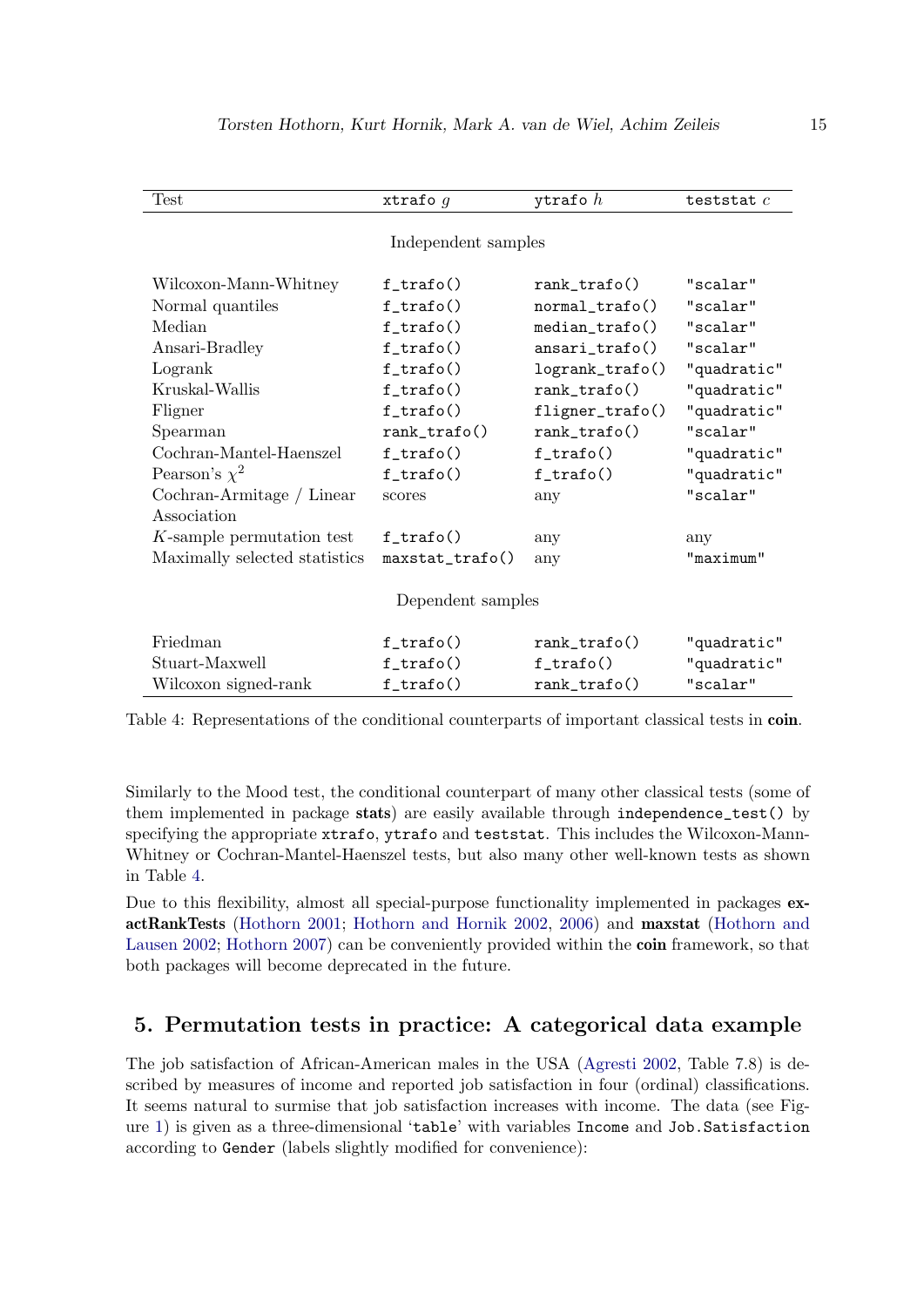

<span id="page-15-0"></span>Figure 1: Conditional mosaic plot of job satisfaction and income given gender.

```
R> data("jobsatisfaction", package = "coin")
R> js <- jobsatisfaction
R> dimnames(js)[[2]] <- c("VeryDiss", "LitSat", "ModSat", "VerySat")
R> ftable(Job.Satisfaction ~ Gender + Income, data = js)
          Job.Satisfaction VeryDiss LitSat ModSat VerySat
Gender Income
Female <5000 1 3 11 2
   5000-15000 2 3 17 3
   15000-25000 0 1 8 5
    >25000 0 2 4 2
Male <5000 1 1 2 1
   5000-15000 0 3 5 1
   15000-25000 0 0 7 3
    >25000 0 1 9 6
```
The Cochran-Mantel-Haenszel test—a classical test for testing independence in stratified contingency tables—could be used for assessing the independence hypothesis of income and job satisfaction (stratified by gender). Traditionally, this test employs a  $c_{quad}$  statistic derived from the contingency table and a  $\chi^2$  approximation of the null distribution:

```
R> it <- independence_test(js, teststat = "quadratic",
+ distribution = asymptotic())
R> it
```
Asymptotic General Independence Test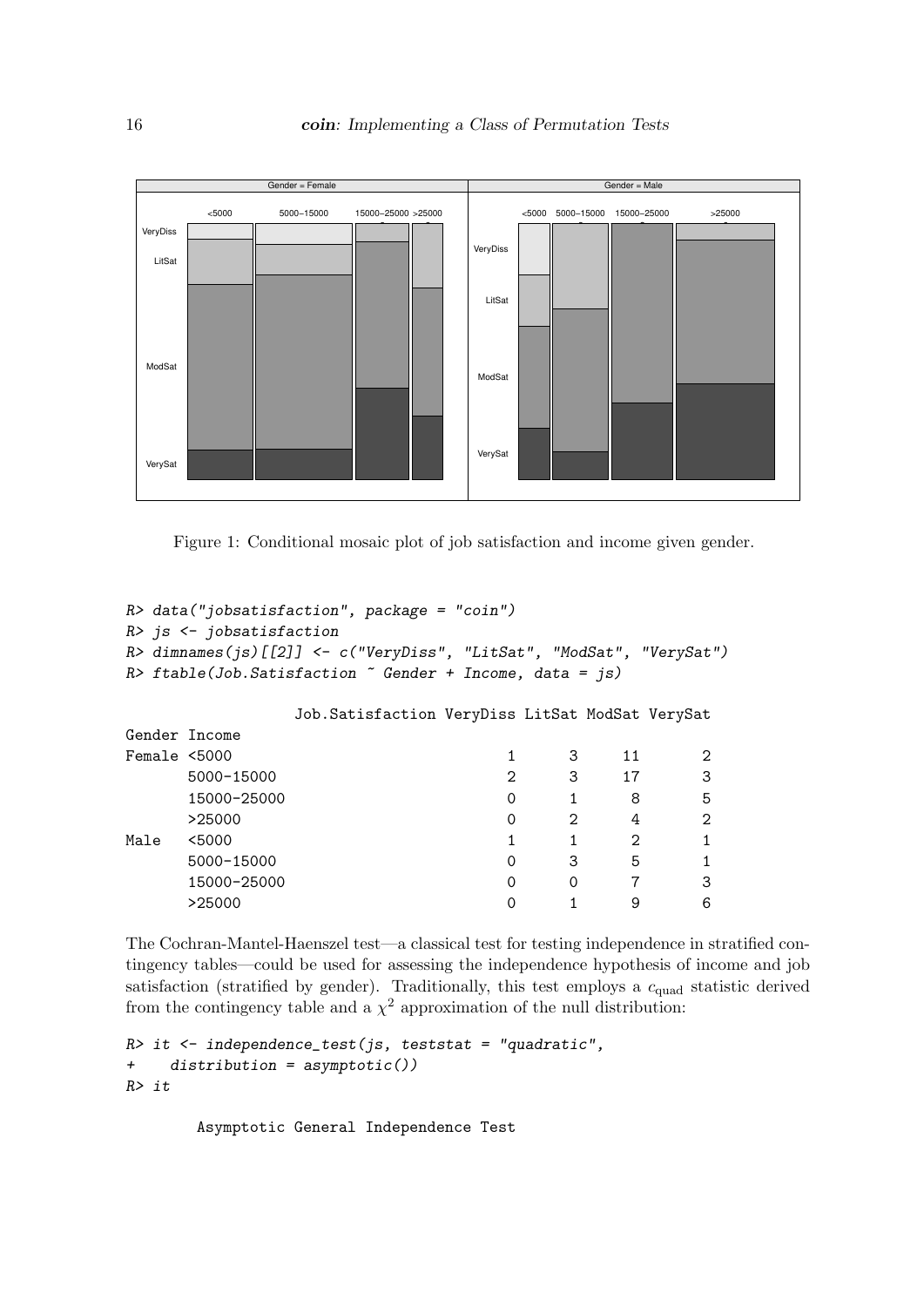```
data: Job.Satisfaction by
         Income (<5000, 5000-15000, 15000-25000, >25000)
         stratified by Gender
chi-squared = 10.2, df = 9, p-value = 0.3345
```
Thus, the test does not indicate significant departure from independence. However, ordering of the factors is not exploited by the Cochran-Mantel-Haenszel test. As some positive correlation of the two factors would seem natural, it is worth having a closer look at the data and the test result. The underlying linear statistic is

```
R> statistic(it, type = "linear")
```

|             | VeryDiss LitSat ModSat VerySat |   |    |    |
|-------------|--------------------------------|---|----|----|
| <5000       | 2                              |   | 13 | З. |
| 5000-15000  | 2                              | 6 | 22 |    |
| 15000-25000 | Ω                              |   | 15 | 8. |
| >25000      | $\Omega$                       | ຊ | 13 |    |

This is exactly the original contingency table aggregated over the block factor Gender:

```
R> margin.table(js, 1:2)
```

| Job.Satisfaction |                                |   |    |   |
|------------------|--------------------------------|---|----|---|
| Income           | VeryDiss LitSat ModSat VerySat |   |    |   |
| < 5000           |                                |   | 13 | З |
| 5000-15000       | 2                              | հ | 22 | 4 |
| 15000-25000      | $\left( \right)$               |   | 15 | 8 |
| >25000           | 0                              | 3 | 13 | 8 |

Therefore, the standardized linear statistic can be interpreted similarly to Pearson residuals for the independence hypothesis:

```
R> statistic(it, type = "standardized")
```

|            | VeryDiss | LitSat                                                 | ModSat | VerySat |
|------------|----------|--------------------------------------------------------|--------|---------|
| <5000      |          | 1.3112789  0.69201053  -0.2478705  -0.9293458          |        |         |
| 5000-15000 |          | 0.6481783  0.83462550  0.5175755  -1.6257547           |        |         |
|            |          | 15000-25000 -1.0958361 -1.50130926 0.2361231 1.4614123 |        |         |
| >25000     |          | $-1.0377629 -0.08983052 -0.5946119$ 1.2031648          |        |         |

The positive diagonal and (mostly) negative off-diagonal elements convey that higher income categories seem to be associated with higher job satisfaction. Thus, to direct power against ordered alternatives, a linear-by-linear association statistic [\(Agresti 2002\)](#page-18-0) should be used instead of the omnibus  $\chi^2$  statistic. This can be conveniently performed within coin, e.g., using simple equi-distant scores and a Monte Carlo approximation of the null distribution: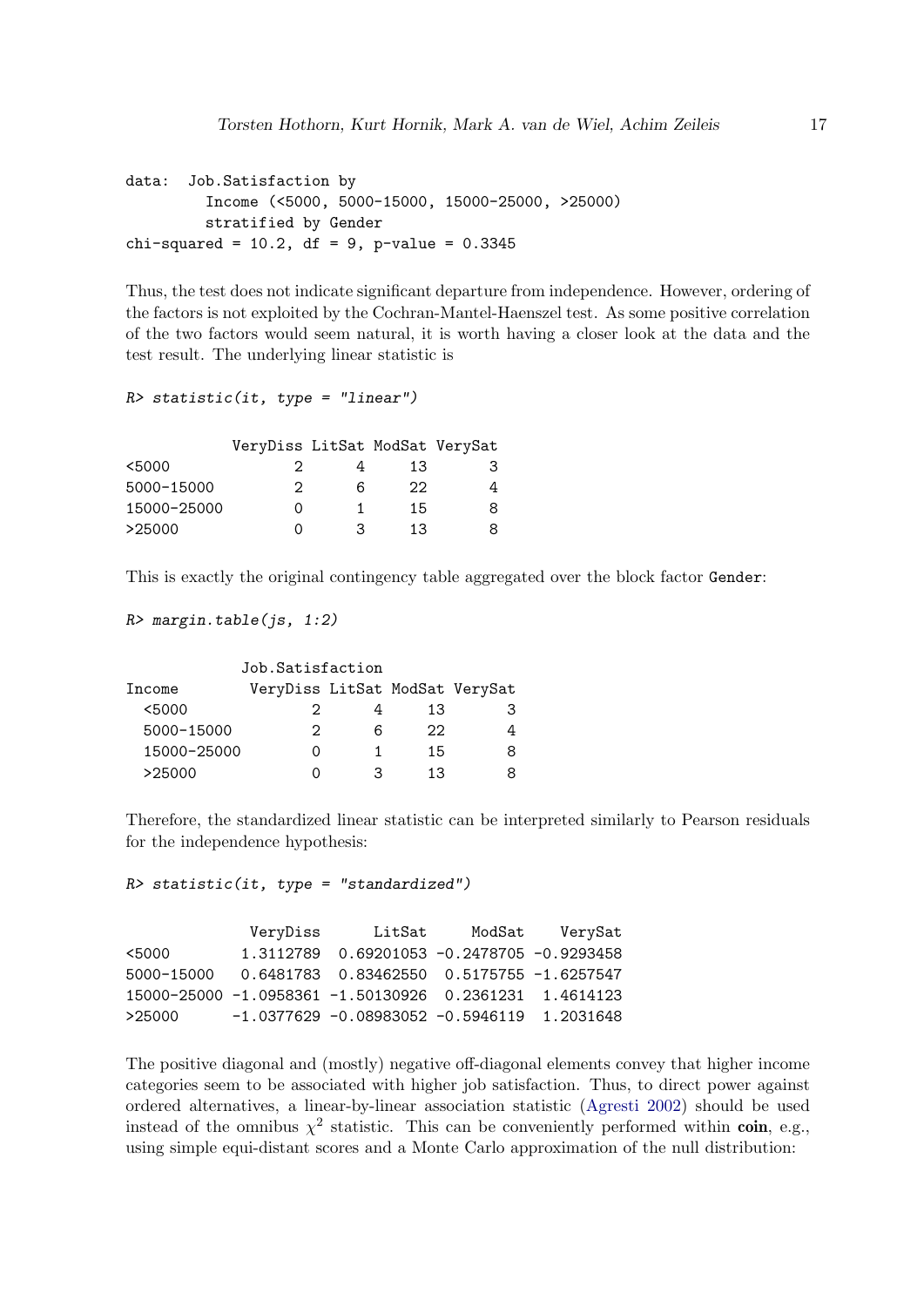```
R> it <- independence_test(js, distribution = approximate(B = 10000),
+ scores = list(Job.Satisfaction = 1:4, Income = 1:4))
R> pvalue(it)
[1] 0.0116
99 percent confidence interval:
0.009024885 0.014651019
```
Using this strategy, the null hypothesis of independence of job satisfaction and income can be rejected in favor of a positive association of both variables. Other choices of scores are also conceivable. Especially when there is an underlying numeric scale, interval midpoints are often used (see [Hothorn](#page-19-6) *et al.* [2006,](#page-19-6) for an example).

For other patterns of dependence—e.g., when only a few cells in a large table deviate from independence—a maximum-type statistic is also useful for contingency tables. To complete our tour of coin tools for categorical data, we briefly illustrate this approach using the job satisfaction data again (even though a maximum-type statistic is clearly not very powerful for the dependence pattern in this data set). The maximum-type test is set up easily:

```
R> independence_test(js, teststat = "maximum")
```
Asymptotic General Independence Test

```
data: Job.Satisfaction by
         Income (<5000, 5000-15000, 15000-25000, >25000)
         stratified by Gender
maxT = 1.6258, p-value = 0.7215
alternative hypothesis: two.sided
```
with its conditional asymptotic null distribution being available immediately (due to the joint multivariate normal distribution for the contingency table  $T$ ). Single-step adjusted p-values for each cell of the contingency table corresponding to this maximum test can be computed via

```
R> pvalue(independence_test(js, teststat = "maximum"),
+ method = "single-step")
           VeryDiss LitSat ModSat VerySat
<5000 0.9010270 0.9987771 0.9999998 0.9888131
```
5000-15000 0.9992718 0.9948673 0.9998852 0.7215403 15000-25000 0.9659953 0.8034534 0.9999999 0.8267981 >25000 0.9761900 1.0000000 0.9996381 0.9394962

<span id="page-17-0"></span>These p-values can be interpreted in a way similar to standardized contingency tables. The discrepancy between the global adjusted  $p$ -value shown above and the minimum single-step adjusted  $p$ -value is due to simulation variance. For more practical examples, including applications with numeric variables, we refer to [Hothorn](#page-19-6) *et al.* [\(2006\)](#page-19-6).

# 6. Odds and ends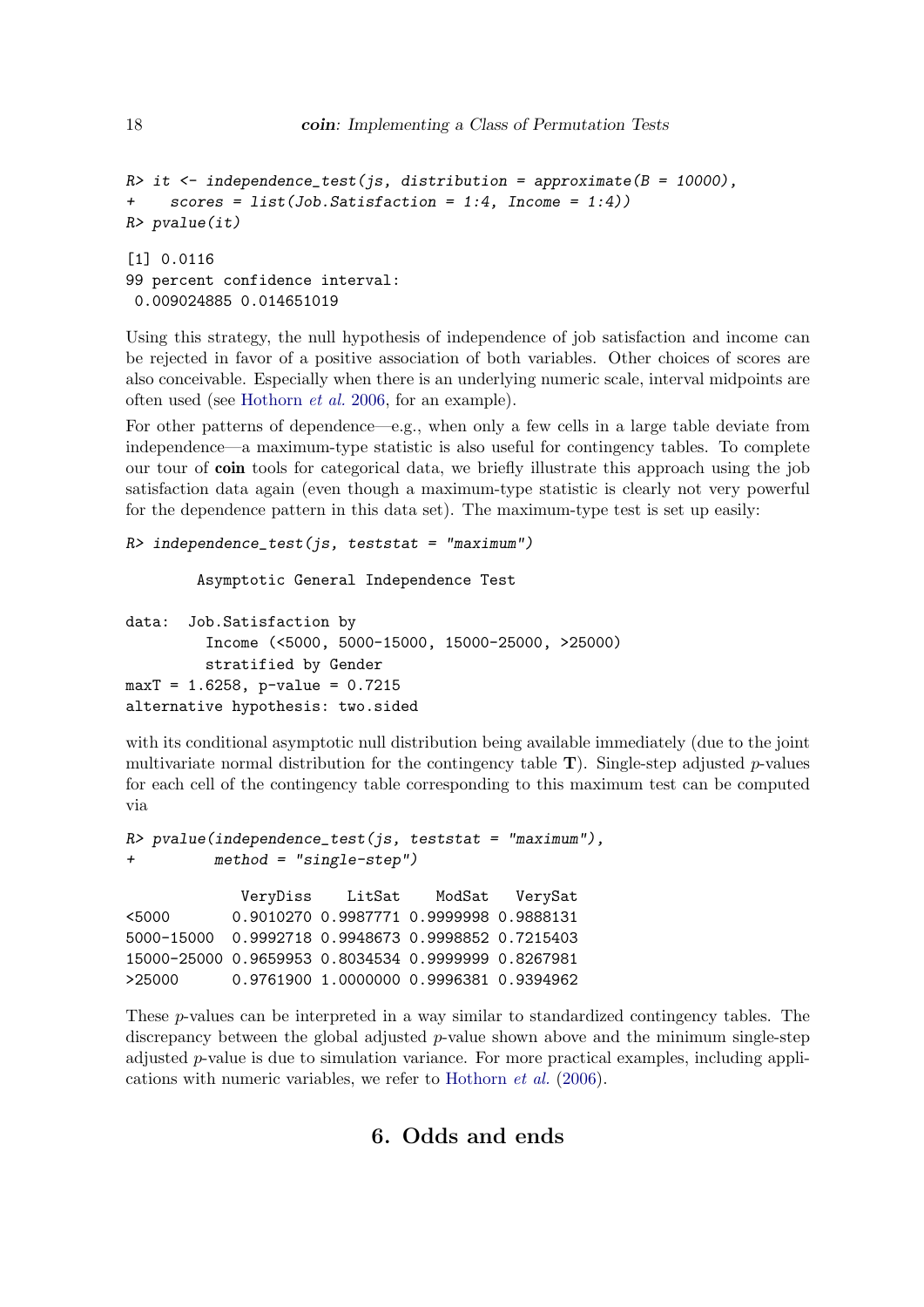Internal functionality. The core functionality, i.e., a small set of functions computing the linear statistic T (both for the original and permuted data), the conditional expectation  $\mu$ and conditional covariance matrix  $\Sigma$ , is coded in C. The shift and split-up algorithms [\(Streit-](#page-20-6)berg and Röhmel 1986, [1987;](#page-20-7) [van de Wiel 2001\)](#page-20-8) for computing the exact null distribution in 2-sample problems with univariate response as well as conditional Monte Carlo procedures for approximating the exact conditional null distribution are implemented in C as well. (In addition, some helper functions, e.g., the Kronecker product etc., are coded in C.) The complete C source code and its documentation can be accessed via

```
R> browseURL(system.file("documentation", "html", "index.html",
+ package = "coin"))
```
The naming scheme of the C routines distinguishes between functions only called at the C level (C\_*foo*) and functions which can be called from R via the .Call interface (R\_*foo*). Such functions are available for most of the internal C functions to enable unit testing.

Quality assurance. The test procedures implemented in coin are continuously checked against results obtained by the corresponding implementations in stats (where available). In addition, the test statistics and exact, approximate and asymptotic  $p$ -values for data examples given in the StatXact 6 user manual [\(Cytel Inc. 2003\)](#page-19-3) are compared with the results reported there. Step-down multiple adjusted  $p$ -values have been checked against results reported by mt.maxT() from package multtest [\(Pollard, Ge, and Dudoit 2008\)](#page-20-11). For details on the test procedures we refer to the R transcript files in directory 'tests' of the coin package sources.

Computational details. The coin package imports packages mvtnorm [\(Genz](#page-19-9) *et al.* [2008\)](#page-19-9) for the evaluation of the multivariate normal distribution and package modeltools [\(Hothorn,](#page-19-16) [Leisch, and Zeileis 2008b\)](#page-19-16) for formula parsing. The class structure, internal functionality, user interface and examples are based on **coin** version 1.2-2, available under the terms of the General Public License from <http://CRAN.R-project.org/>. R version 3.4.2 (R [Development](#page-20-0) [Core Team 2008\)](#page-20-0) was used for the computations, Figure [1](#page-15-0) was created using the vcd package [\(Meyer, Zeileis, and Hornik 2006\)](#page-20-12).

# Acknowledgments

We would like to thank Helmut Strasser for discussions on the theoretical framework. Henric Winell provided clarification and examples for the Stuart-Maxwell test and helped identifying bugs. The work of Torsten Hothorn was supported by Deutsche Forschungsgemeinschaft (DFG) under grant HO 3242/1-3.

# References

<span id="page-18-0"></span>Agresti A (2002). *Categorical Data Analysis*. 2nd edition. John Wiley & Sons, Hoboken, New Jersey.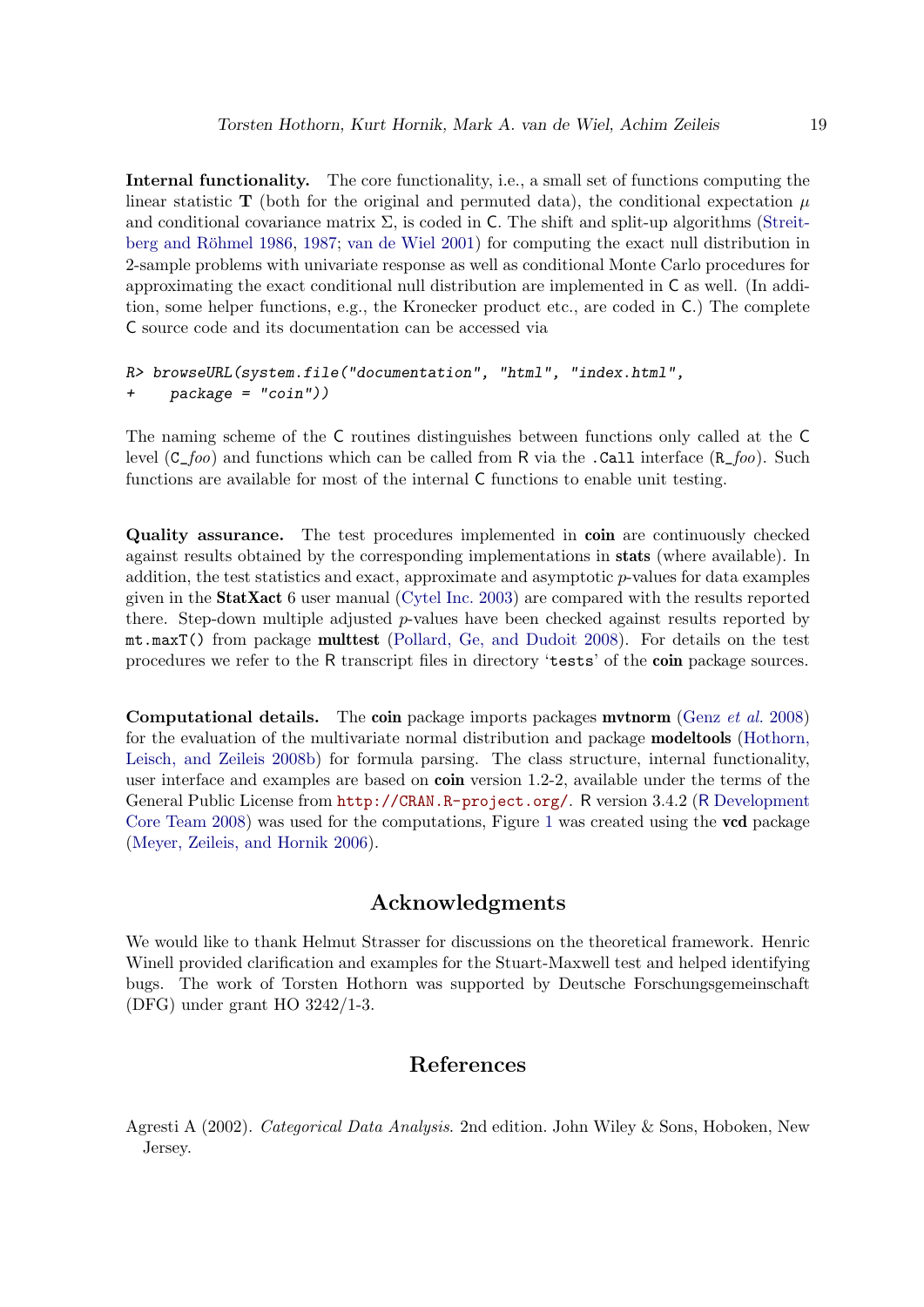- <span id="page-19-7"></span>Bergmann R, Ludbrook J, Spooren WPJM (2000). "Different Outcomes of the Wilcoxon-Mann-Whitney Test from Different Statistics Packages." *The American Statistician*, 54(1), 72–77.
- <span id="page-19-3"></span>Cytel Inc (2003). StatXact *6: Statistical Software for Exact Nonparametric Inference*. Cytel Software Corporation, Cambridge, MA. URL <http://www.cytel.com/>.
- <span id="page-19-4"></span>Cytel Inc (2006). LogXact *8: Discrete Regression Software Featuring Exact Methods*. Cytel Software Corporation, Cambridge, MA. URL <http://www.cytel.com/>.
- <span id="page-19-10"></span>Dimitriadou E, Hornik K, Leisch F, Meyer D, Weingessel A (2008). e1071*: Misc Functions of the Department of Statistics (e1071), TU Wien*. R package version 1.5-18, URL [http:](http://CRAN.R-project.org/package=e1071) [//CRAN.R-project.org/package=e1071](http://CRAN.R-project.org/package=e1071).
- <span id="page-19-2"></span>Ernst MD (2004). "Permutation Methods: A Basis for Exact Inference." *Statistical Science*, 19(4), 676–685.
- <span id="page-19-1"></span>Fisher RA (1935). *The Design of Experiments*. Oliver and Boyd, Edinburgh, UK.
- <span id="page-19-8"></span>Genz A (1992). "Numerical Computation of Multivariate Normal Probabilities." *Journal of Computational and Graphical Statistics*, 1, 141–149.
- <span id="page-19-9"></span>Genz A, Bretz F, Hothorn T (2008). mvtnorm*: Multivariate Normal and T Distribution*. R package version 0.9-2, URL <http://CRAN.R-project.org/package=mvtnorm>.
- <span id="page-19-5"></span>Hájek J, Šidák Z, Sen PK (1999). *Theory of Rank Tests*. 2nd edition. Academic Press, London.
- <span id="page-19-11"></span>Hothorn T (2001). "On Exact Rank Tests in R." R *News*, 1(1), 11–12. ISSN 1609-3631. URL <http://CRAN.R-project.org/doc/Rnews/>.
- <span id="page-19-15"></span>Hothorn T (2007). maxstat*: Maximally Selected Rank Statistics*. R package version 0.7-12, URL <http://CRAN.R-project.org/package=maxstat>.
- <span id="page-19-12"></span>Hothorn T, Hornik K (2002). "Exact Nonparametric Inference in R." In W Härdle, B Rönz (eds.), *Proceedings in Computational Statistics: COMPSTAT 2002*, pp. 355–360. Physica-Verlag, Heidelberg.
- <span id="page-19-13"></span>Hothorn T, Hornik K (2006). exactRankTests: Exact Distributions for Rank and Per*mutation Tests*. R package version 0.8-17, URL [http://CRAN.R-project.org/package=](http://CRAN.R-project.org/package=exactRankTests) [exactRankTests](http://CRAN.R-project.org/package=exactRankTests).
- <span id="page-19-6"></span>Hothorn T, Hornik K, van de Wiel MA, Zeileis A (2006). "A Lego System for Conditional Inference." *The American Statistician*, 60(3), 257–263. [doi:10.1198/000313006X118430](http://dx.doi.org/10.1198/000313006X118430).
- <span id="page-19-0"></span>Hothorn T, Hornik K, van de Wiel MA, Zeileis A (2008a). "Implementing a Class of Permutation Tests: The coin Package." *Journal of Statistical Software*, 28(8), 1–23. URL <http://www.jstatsoft.org/v28/i08/>.
- <span id="page-19-14"></span>Hothorn T, Lausen B (2002). "Maximally Selected Rank Statistics in R." R *News*, 2(1), 3–5. ISSN 1609-3631. URL <http://CRAN.R-project.org/doc/Rnews/>.
- <span id="page-19-16"></span>Hothorn T, Leisch F, Zeileis A (2008b). modeltools*: Tools and Classes for Statistical Models*. R package version 0.2-16, URL <http://CRAN.R-project.org/package=modeltools>.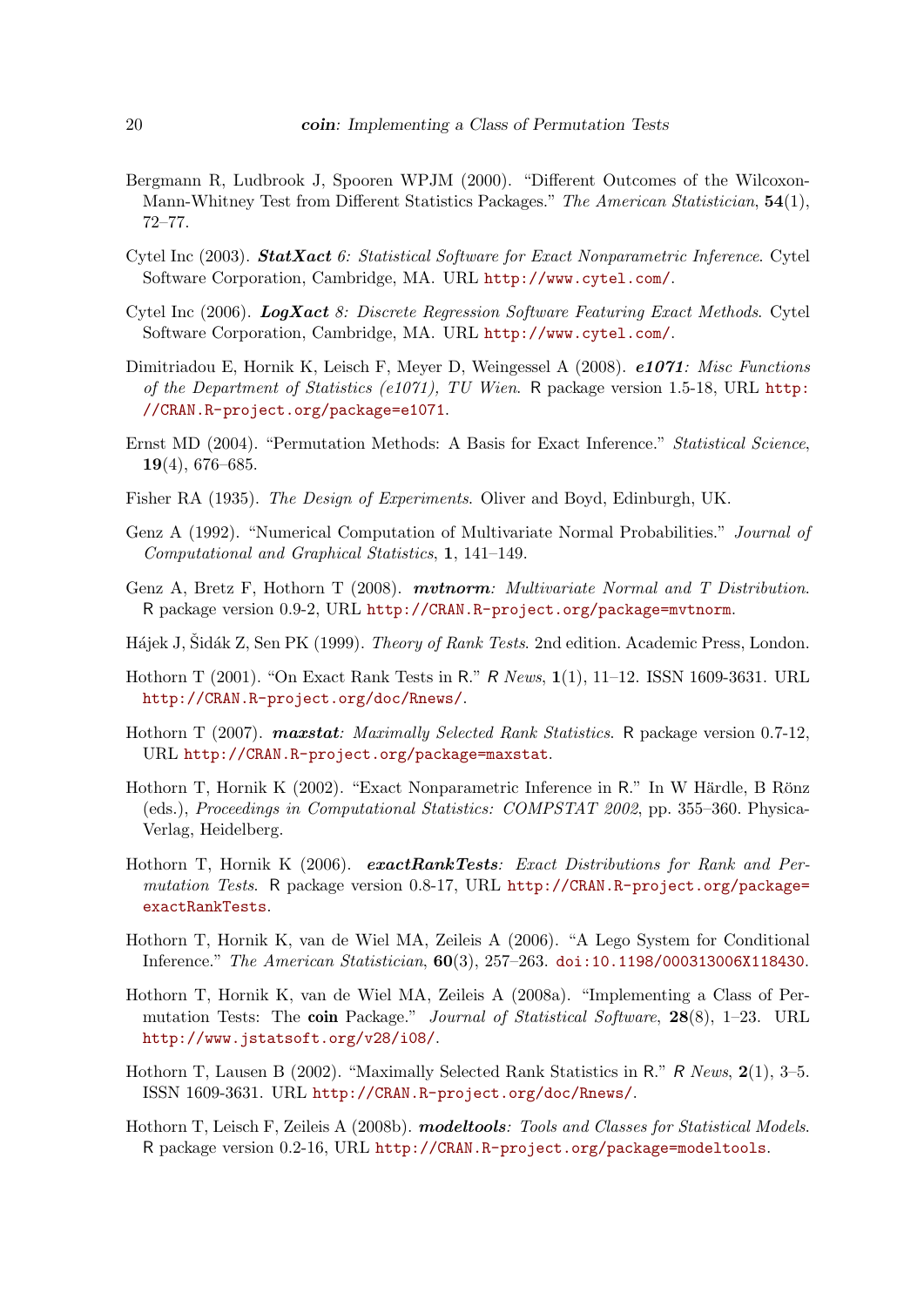- <span id="page-20-9"></span>Johnson NL, Kotz S (1970). *Distributions in Statistics: Continuous Univariate Distributions 2*. John Wiley & Sons, New York.
- <span id="page-20-12"></span>Meyer D, Zeileis A, Hornik K (2006). "The Strucplot Framework: Visualizing Multi-Way Contingency Tables with vcd." *Journal of Statistical Software*, 17(3). URL [http://www.](http://www.jstatsoft.org/v17/i03/) [jstatsoft.org/v17/i03/](http://www.jstatsoft.org/v17/i03/).
- <span id="page-20-2"></span>Oster RA (2002). "An Examination of Statistical Software Packages for Categorical Data Analysis Using Exact Methods." *The American Statistician*, 56(3), 235–246.
- <span id="page-20-3"></span>Oster RA (2003). "An Examination of Statistical Software Packages for Categorical Data Analysis Using Exact Methods–Part II." *The American Statistician*, 57(3), 201–213.
- <span id="page-20-11"></span>Pollard KS, Ge Y, Dudoit S (2008). multtest*: Resampling-Based Multiple Hypothesis Testing*. R package version 1.21.1, URL <http://CRAN.R-project.org/package=multtest>.
- <span id="page-20-0"></span>R Development Core Team (2008). R*: A Language and Environment for Statistical Computing*. R Foundation for Statistical Computing, Vienna, Austria. ISBN 3-900051-07-0, URL [http:](http://www.R-project.org/) [//www.R-project.org/](http://www.R-project.org/).
- <span id="page-20-4"></span>SAS Institute Inc (2003). SAS/STAT *Software, Version 9.1*. Cary, NC. URL [http://www.](http://www.sas.com/) [sas.com/](http://www.sas.com/).
- <span id="page-20-1"></span>StataCorp (2003). Stata *Statistical Software: Release 8*. StataCorp LP, College Station, TX. URL <http://www.stata.com/>.
- <span id="page-20-5"></span>Strasser H, Weber C (1999). "On the Asymptotic Theory of Permutation Statistics." *Mathematical Methods of Statistics*, 8(2), 220–250. Preprint available from [http://epub.](http://epub.wu-wien.ac.at/dyn/openURL?id=oai:epub.wu-wien.ac.at:epub-wu-01_94c) [wu-wien.ac.at/dyn/openURL?id=oai:epub.wu-wien.ac.at:epub-wu-01\\_94c](http://epub.wu-wien.ac.at/dyn/openURL?id=oai:epub.wu-wien.ac.at:epub-wu-01_94c).
- <span id="page-20-6"></span>Streitberg B, Röhmel J (1986). "Exact Distributions for Permutation and Rank Tests: An Introduction to Some Recently Published Algorithms." *Statistical Software Newsletter*, 12(1), 10–17. ISSN 1609-3631.
- <span id="page-20-7"></span>Streitberg B, Röhmel J (1987). "Exakte Verteilungen für Rang- und Randomisierungstests im allgemeinen c-Stichprobenfall." *EDV in Medizin und Biologie*, 18(1), 12–19.
- <span id="page-20-8"></span>van de Wiel MA (2001). "The Split-Up Algorithm: A Fast Symbolic Method for Computing p-Values of Distribution-Free Statistics." *Computational Statistics*, 16, 519–538.
- <span id="page-20-10"></span>Westfall PH, Young SS (1993). *Resampling-Based Multiple Testing*. John Wiley & Sons, New York.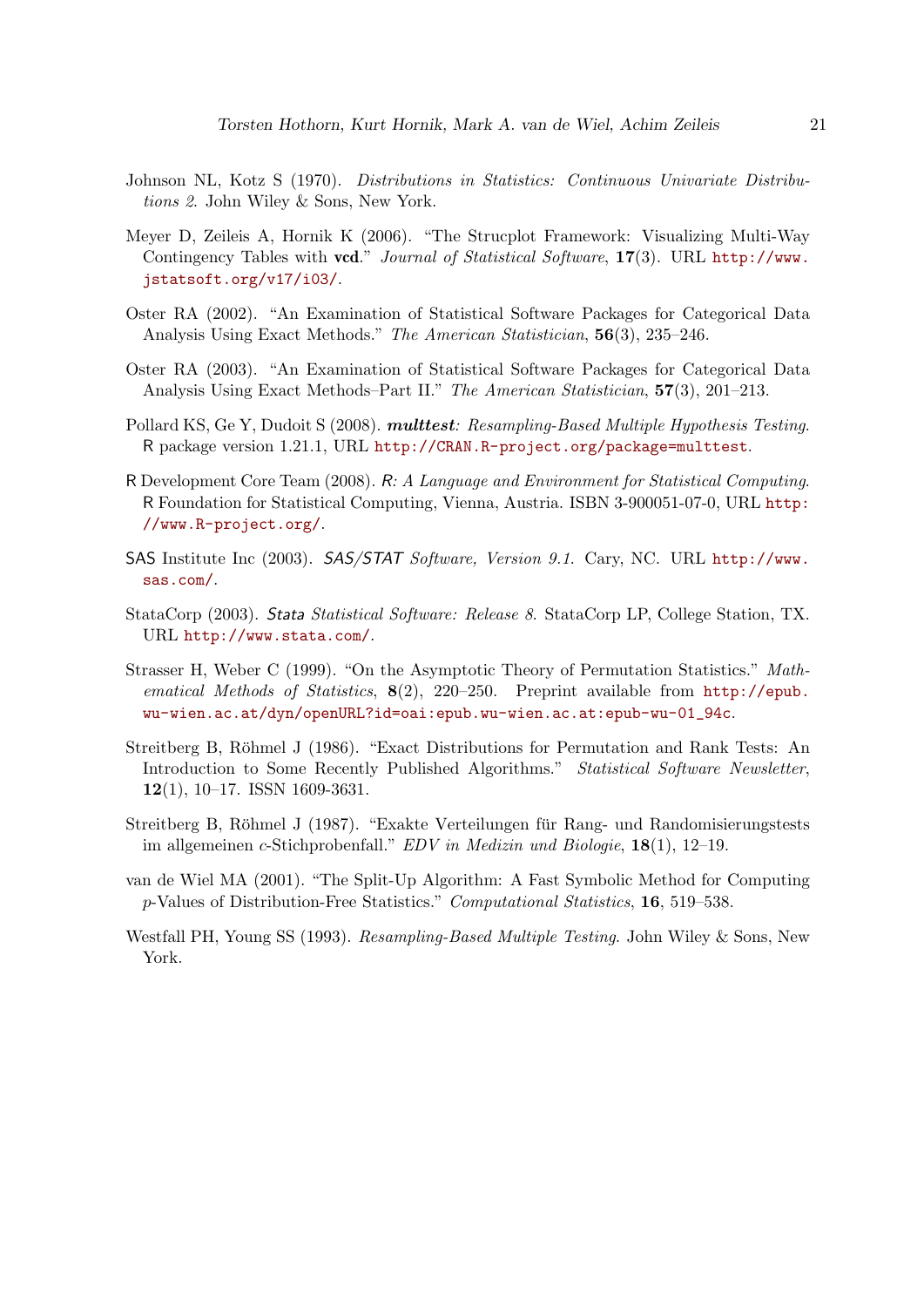## A. Expectation and covariance

<span id="page-21-0"></span>The conditional expectation and covariance matrix of linear statistics  $T$  as given in Equation [1](#page-3-1) in Section [2](#page-2-0) are computed as follows. Let  $w_{\cdot j} = \sum_{i=1}^{n} I(b_i = j)w_i$  denote the sum of the weights in block j and  $S_j$  the set of all permutations of the observations in block j. The conditional expectation of the transformation  $h$  in block  $j$  is

$$
E(h|S_j) = w_{\cdot j}^{-1} \sum_i I(b_i = j) w_i h(\mathbf{Y}_i) \in \mathbb{R}^q
$$

with corresponding  $q \times q$  covariance matrix

$$
COV(h|S_j) = w_{\cdot j}^{-1} \sum_i I(b_i = j) w_i (h(\mathbf{Y}_i) - \mathsf{E}(h|S_j)) (h(\mathbf{Y}_i) - \mathsf{E}(h|S_j))^{\top}.
$$

This is the basis for computing the conditional expectation and covariance of the linear statistic  $\mathbf{T}_j$  in block j:

$$
\mu_j
$$
 =  $\mathbf{E}(\mathbf{T}_j|S_j) = \text{vec}\left(\left(\sum_{i=1}^n I(b_i = j)w_i g(\mathbf{X}_i)\right) \mathbf{E}(h|S_j)^\top\right)$ 

and

$$
\Sigma_j = \text{COV}(\mathbf{T}_j|S_j)
$$
  
= 
$$
\frac{w_{\cdot j}}{w_{\cdot j} - 1} \text{COV}(h|S_j) \otimes \left(\sum_i I(b_i = j) w_i \left(g(\mathbf{X}_i) \otimes g(\mathbf{X}_i)^\top\right)\right)
$$
  
- 
$$
\frac{1}{w_{\cdot j} - 1} \text{COV}(h|S_j) \otimes \left(\sum_i I(b_i = j) w_i g(\mathbf{X}_i)\right) \otimes \left(\sum_i I(b_i = j) w_i g(\mathbf{X}_i)\right)^\top
$$

where  $\otimes$  is the Kronecker product. The conditional expectation and covariance of **T**, aggregated over all  $k$  blocks, are then given by

$$
\mathsf{E}(\mathbf{T}|S_j) = \mu = \sum_{j=1}^k \mu_j = \sum_{j=1}^k \mathsf{E}(\mathbf{T}_j|S_j),
$$
  

$$
\mathsf{COV}(\mathbf{T}|S_j) = \Sigma = \sum_{j=1}^k \Sigma_j = \sum_{j=1}^k \mathsf{COV}(\mathbf{T}_j|S_j).
$$

#### Affiliation:

Torsten Hothorn Institut fur Statistik ¨  ${\rm Ludwig\mbox{-}Maximilians\mbox{-}Universität$  München Ludwigstraße 33 DE-80539 München, Germany E-mail: [Torsten.Hothorn@R-project.org](mailto:Torsten.Hothorn@R-project.org) URL: <http://www.stat.uni-muenchen.de/~hothorn/>